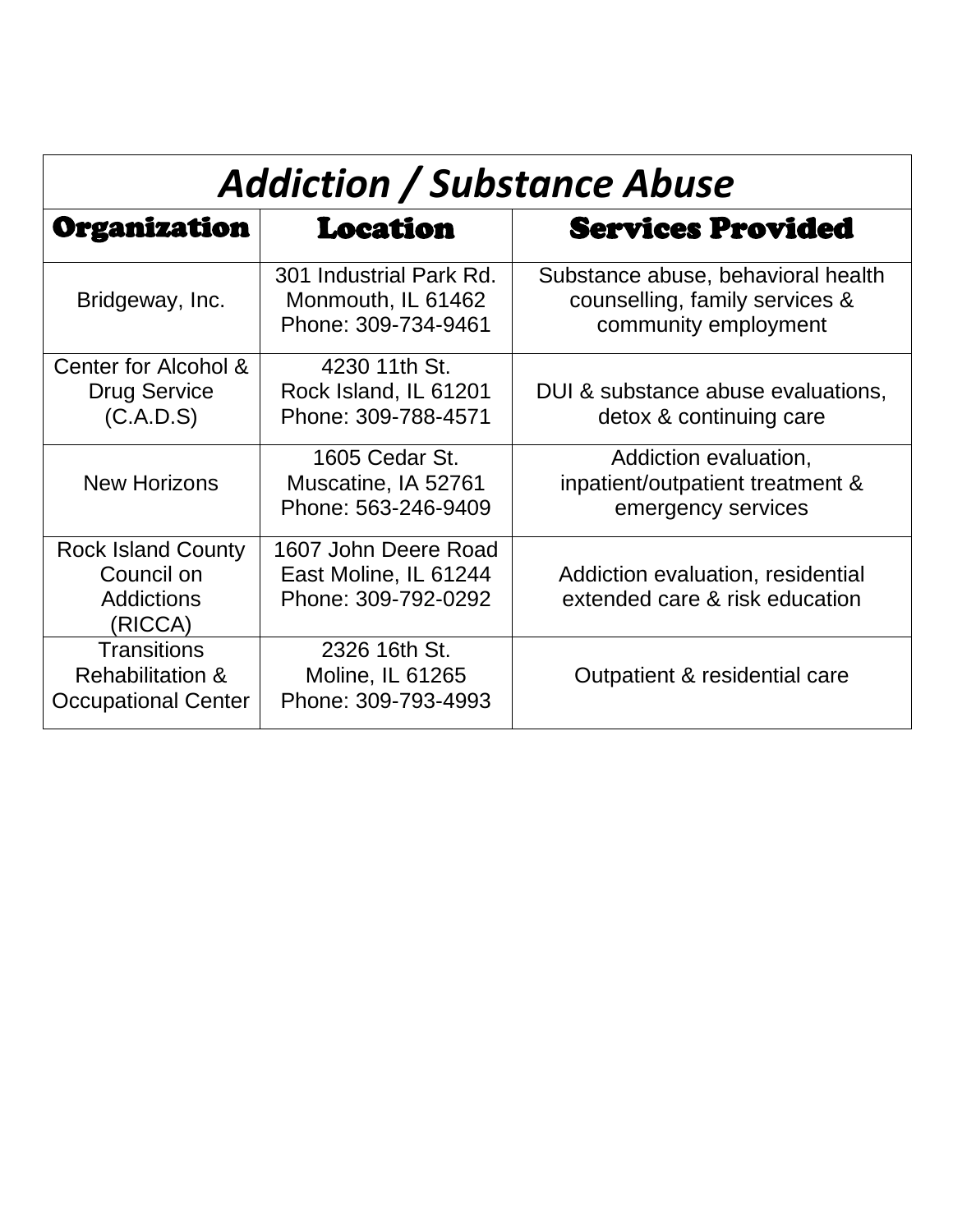| <b>COVID-19 Vaccine Information</b>              |                                                                                      |                          |
|--------------------------------------------------|--------------------------------------------------------------------------------------|--------------------------|
| Organization                                     | <b>Location</b>                                                                      | <b>Services Provided</b> |
| <b>Mercer County</b><br><b>Health Department</b> | 305 NW 7th St.<br>Aledo, IL 61231<br>Phone: 309-582-3759                             | Call for appointment     |
| <b>Genesis Health</b><br>Group, Aledo            | 1007 NW 3rd St.<br>Aledo, IL 61231<br>Phone: 309-582-9450                            | Call for appointment     |
| <b>Genesis FirstMed</b><br>Pharmacy              | 105 S College Ave.<br>Aledo, IL 61231<br>Call for appointment<br>Phone: 309-582-9390 |                          |
| Walmart                                          | 1500 SE 5th St.<br>Aledo, IL 61231<br>Phone: 309-582-5108                            | Call for appointment     |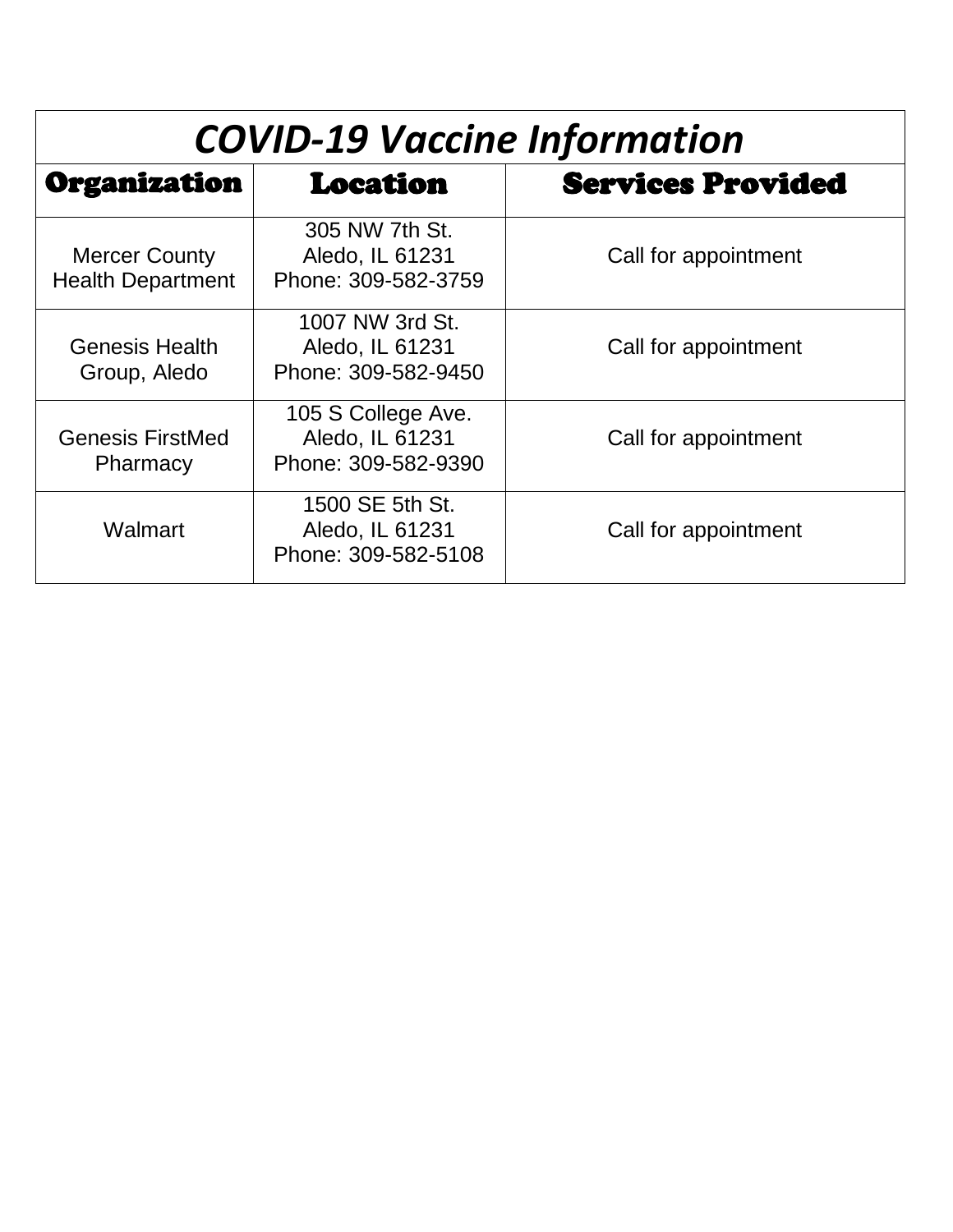| <b>Counselling Outpatient</b>                       |                                                                                                   |                                                                                              |
|-----------------------------------------------------|---------------------------------------------------------------------------------------------------|----------------------------------------------------------------------------------------------|
| Organization                                        | <b>Location</b>                                                                                   | <b>Services Provided</b>                                                                     |
| <b>Genesis Medical</b><br><b>Center Aledo</b>       | 409 NW 9th Ave.<br>Aledo, IL 61231<br>Phone: 309-582-9450                                         | Emergency care, outpatient / inpatient<br>counselling                                        |
| Kurt Doyle, LCSW<br><b>Genesis Health</b><br>Group  | 1007 NW 3rd St.<br>Aledo, IL 61231<br>Counselling<br>Phone: 309-582-9450                          |                                                                                              |
| <b>Mercer County</b><br><b>Family Crisis Center</b> | 110 NW 3rd Ave.<br>Aledo, IL 61231<br>Phone: 309-582-7233                                         | Counselling, housing, domestic<br>violence support and abuse services                        |
| Bridgeway, Inc.                                     | 301 Industrial Park Rd.<br>Monmouth, IL 61462<br>Phone: 309-734-9461                              | Substance abuse, behavioral health<br>counselling, family services &<br>community employment |
| <b>Bethany for Children</b><br>& Families           | 1830 6th Ave.<br>Moline, IL 61265<br>Phone: 309-797-7700                                          | <b>Transitional housing</b>                                                                  |
| <b>Child Abuse Council</b><br>of the Quad Cities    | 524 15th St.<br>Moline, IL 61265<br>Therapy services<br>Phone: 309-736-7170                       |                                                                                              |
| <b>Family Counselling</b><br>& Psychology<br>Center | 303 18th St.<br>Rock Island, IL 61201<br>Phone: 309-788-6374                                      | Mental health counselling, evaluations<br>& therapy                                          |
| <b>Family Resources</b>                             | 1521 47th Ave.<br>Moline, IL 61265<br>Mental health & counselling services<br>Phone: 309-797-6534 |                                                                                              |
| <b>Larson Counselling</b><br><b>Services</b>        | 940 W Fremont St.<br>Galesburg, IL 61401<br>Phone: 309-693-2749                                   | Mental health, emotional management,<br>family life & personal growth                        |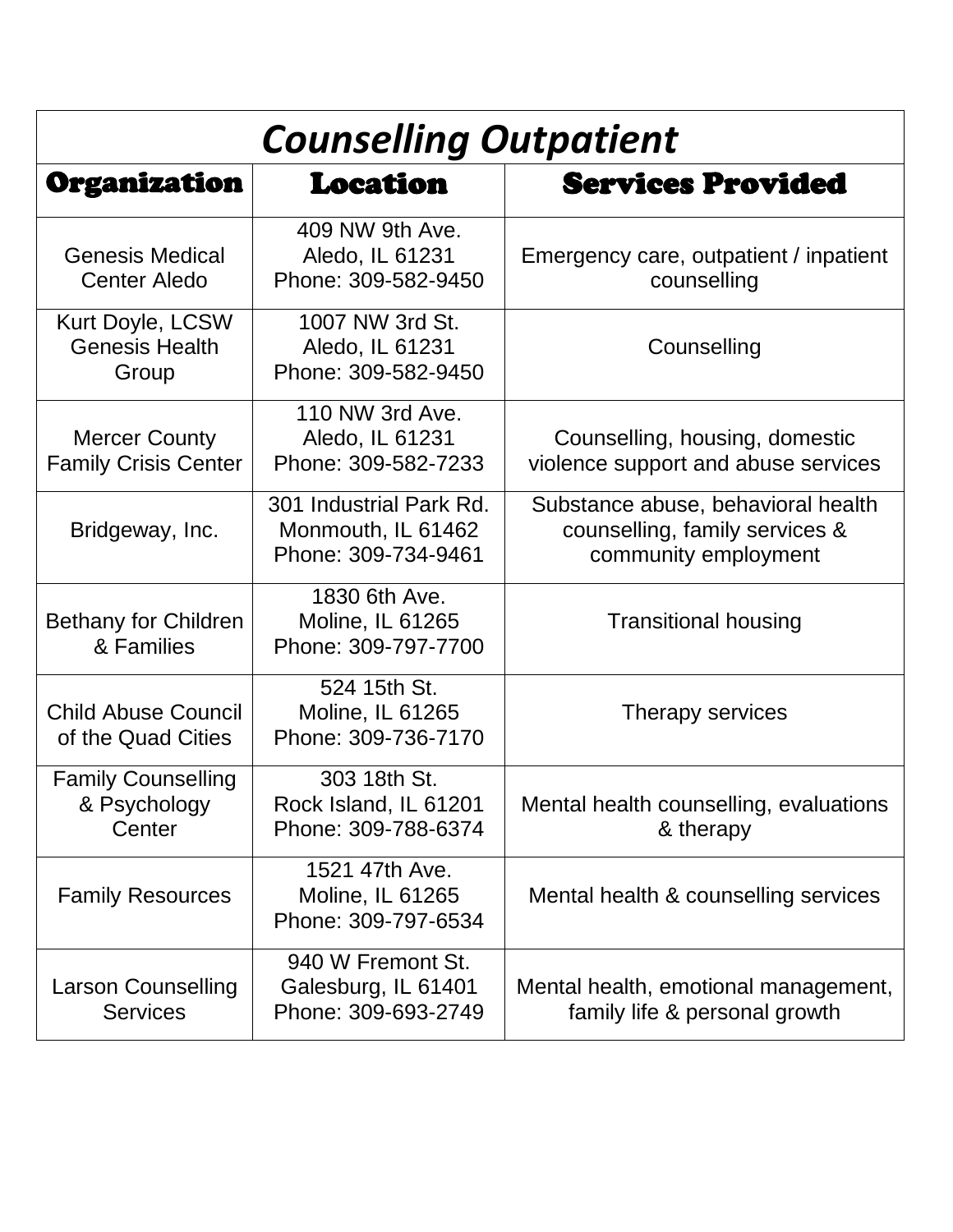| <b>Lutheran Social</b><br>Services of Illinois                | 2821 5th St.<br>Rock Island, IL 61201<br>Phone: 309-786-6400  | Counselling, psychiatric, crisis<br>intervention, residential rehab &<br>outpatient treatment |
|---------------------------------------------------------------|---------------------------------------------------------------|-----------------------------------------------------------------------------------------------|
| Screening<br>Assessment &<br><b>Support Services</b>          | Phone: 309-799-2962                                           | Outpatient behavioral health                                                                  |
| <b>SouthPark</b><br>Psychology                                | 2100 52nd Ave.<br>Moline, IL 61265<br>Phone: 309-797-2900     | Comprehensive diagnotstic testing,<br>treatment and counselling evaluation                    |
| The Center for<br><b>Youth and Family</b><br><b>Solutions</b> | 4703 44th St.<br>Rock Island, IL 61201<br>Phone: 309-786-0770 | Crisis intervention for family<br>preservation, trauma, grief, loss &<br>abuse / neglect      |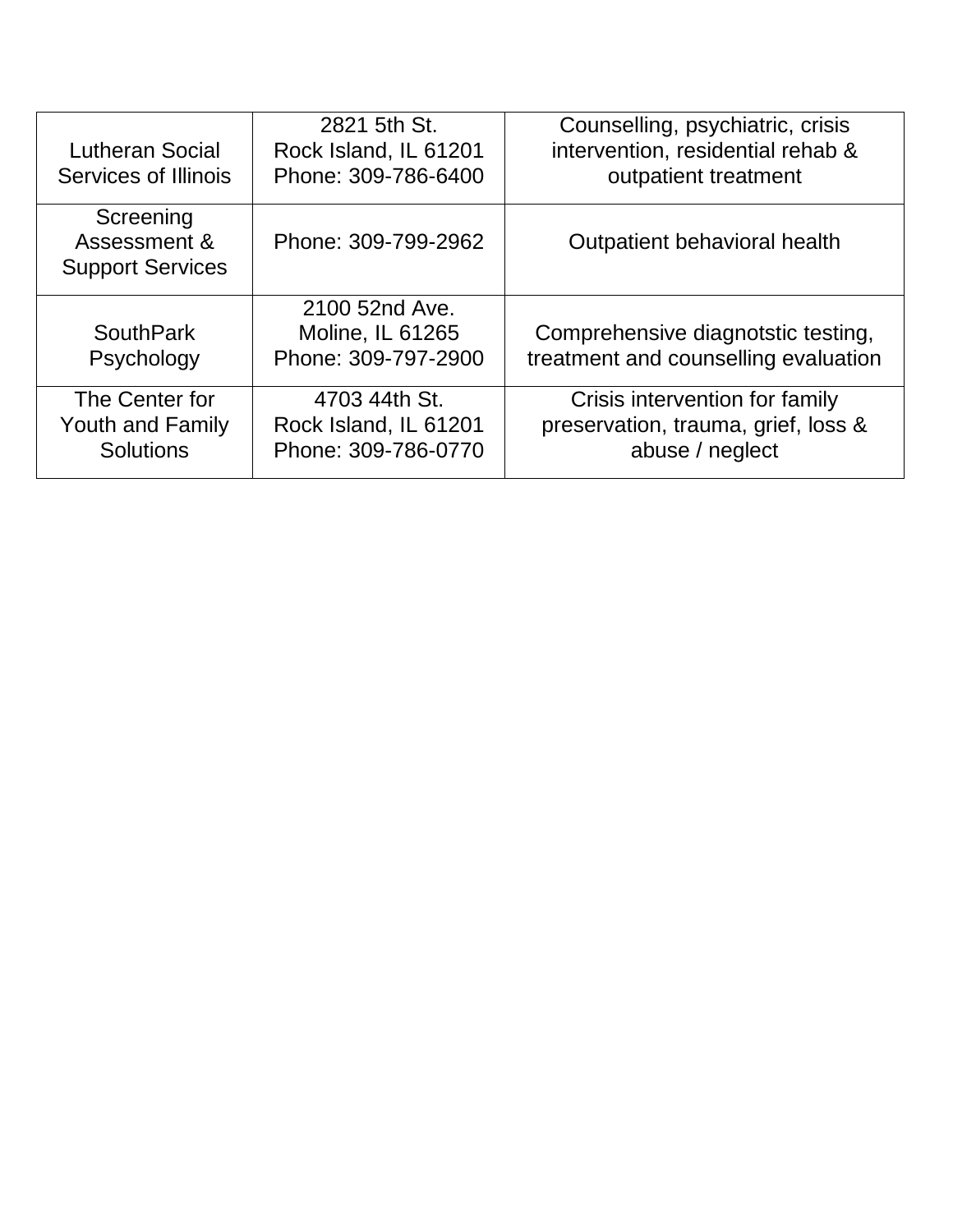| <b>Education</b>                                                                                        |                                                                               |                                                                                                         |
|---------------------------------------------------------------------------------------------------------|-------------------------------------------------------------------------------|---------------------------------------------------------------------------------------------------------|
| Organization                                                                                            | Location                                                                      | <b>Services Provided</b>                                                                                |
| <b>High Roads</b><br>Advantage                                                                          | 2004 SE 3rd St.<br>Aledo, IL 61231<br>Phone: 309-582-8181<br>or 309-221-6529  | GED, Driver's education, job skill<br>training, transportation, parenting<br>classes & paid child chare |
| <b>Black Hawk College</b><br><b>Adult Learning</b><br>Center                                            | 4610 Blackhawk<br>Commons Dr.<br>Rock Island, IL 61201<br>Phone: 309-798-8216 | Institute of higher learning                                                                            |
| <b>Black Hawk</b><br><b>Community College</b>                                                           | 6600 34th Ave.<br>Moline, IL 61265<br>Phone: 309-796-5000                     | Institute of higher learning                                                                            |
| <b>Black Hawk East</b><br>Campus                                                                        | 26230 Blackhawk Rd.<br>Galva, IL 61434<br>Phone: 309-854-1700                 | Institute of higher learning                                                                            |
| <b>Muscatine</b><br><b>Community College</b>                                                            | 152 Colorado St.<br>Muscatine, IA 52761<br>Phone: 563-288-6001                | Institute of higher learning                                                                            |
| Carl Sandburg<br>College                                                                                | 2400 Tom L. Wilson<br>Blvd.<br>Galesburg, IL 61401<br>Phone: 309-344-2518     | Institute of higher Learning                                                                            |
| <b>Scott Community</b><br>College                                                                       | 306 W River Dr.<br>Davenport, IA 52801<br>Phone: 563-336-3300                 | Institute of higher learning                                                                            |
| <b>BlackHawk</b><br>Foundation                                                                          | Phone: 309-796-5052                                                           | Scholarship help for students in dual<br>credit courses                                                 |
| Phoenix Program -<br><b>Bethany Black Hawk</b><br>Area Special<br><b>Education District</b><br>(BHASED) | 103 3rd St.<br>Carbon Cliff, IL 61239<br>Phone: 309-796-2500                  | Specialized services for students who<br>have not been successful in their home<br>districts            |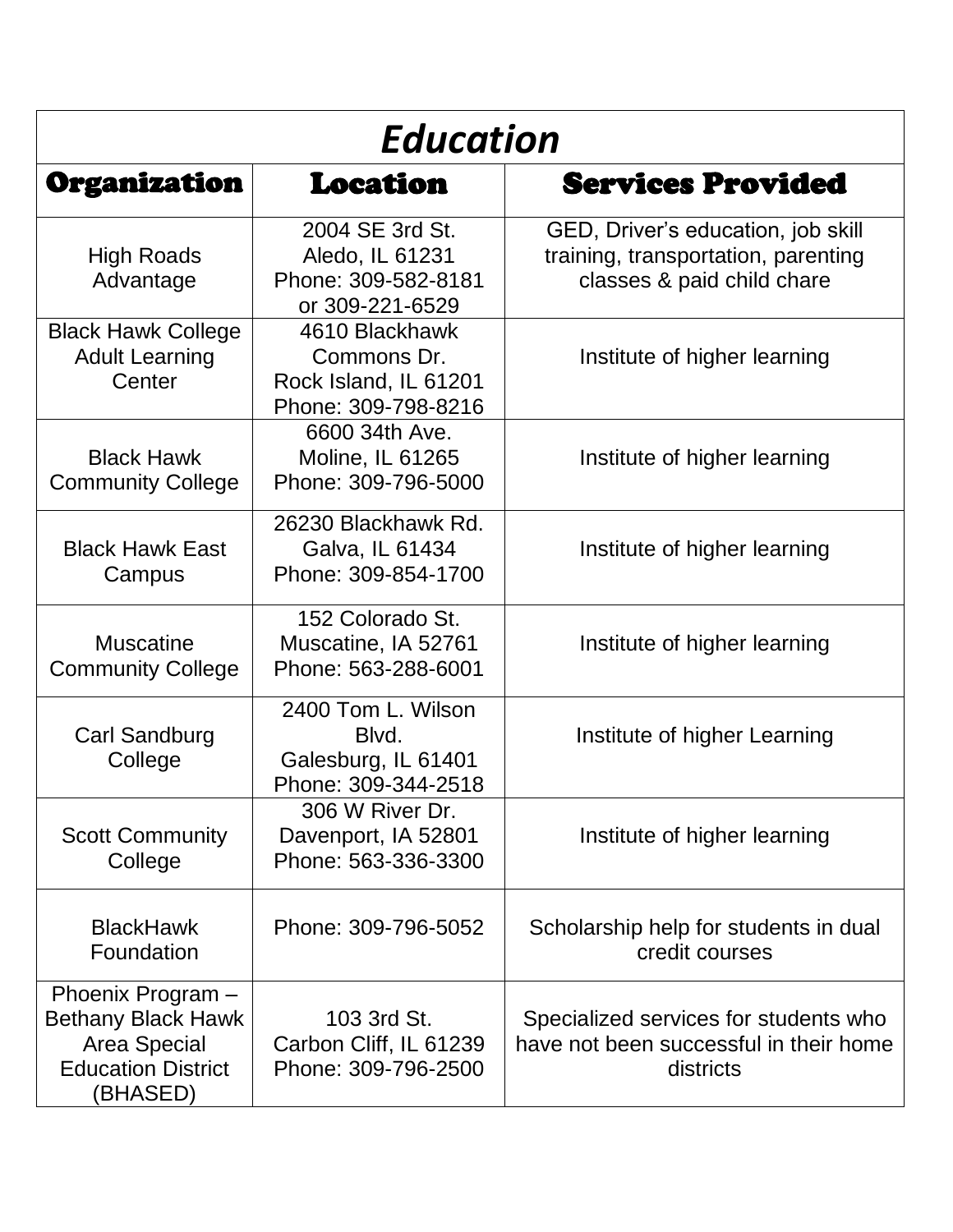| <b>Emergency Shelters &amp; Assistance</b>            |                                                                                                         |                                                                                                             |
|-------------------------------------------------------|---------------------------------------------------------------------------------------------------------|-------------------------------------------------------------------------------------------------------------|
| Organization                                          | <b>Location</b>                                                                                         | <b>Services Provided</b>                                                                                    |
| <b>Muscatine Center</b><br>for Social Action          | 312 Iowa Ave.<br>Muscatine, IA 52761<br>Phone: 563-264-3278                                             | Shelter for family, single women &<br>men's housing & apartment rental                                      |
| <b>Bethany for Children</b><br>& Families             | 1830 6th Ave.<br>Moline, IL 61265<br><b>Transitional housing</b><br>Phone: 309-797-7700                 |                                                                                                             |
| <b>Christian Care</b><br><b>Rescue Mission</b>        | 2209 3rd Ave.<br>Rock Island, IL 61201<br>309-786-5734                                                  | Assists many at risk populations with<br>housing needs                                                      |
| <b>Family Resources</b><br><b>Shelter</b>             | 1521 47th Ave.<br>Moline, IL 61265<br>Phone: 309-797-1777                                               | Single women and women with<br>children fleeing domestic violence<br>situations or other violent situations |
| <b>The Salvation Army</b><br><b>Emergency Service</b> | 301-306 W 6th St.<br>Davenport, IA 52801<br>Assists with housing / shelter needs<br>Phone: 563-324-4808 |                                                                                                             |
| theplace2b<br><b>Homeless Youth</b><br>Center         | 1600 2nd Ave.<br>Rock Island, IL 61201<br>Phone: 309-786-2030                                           | Homeless shelter, food, job skills &<br>safe place                                                          |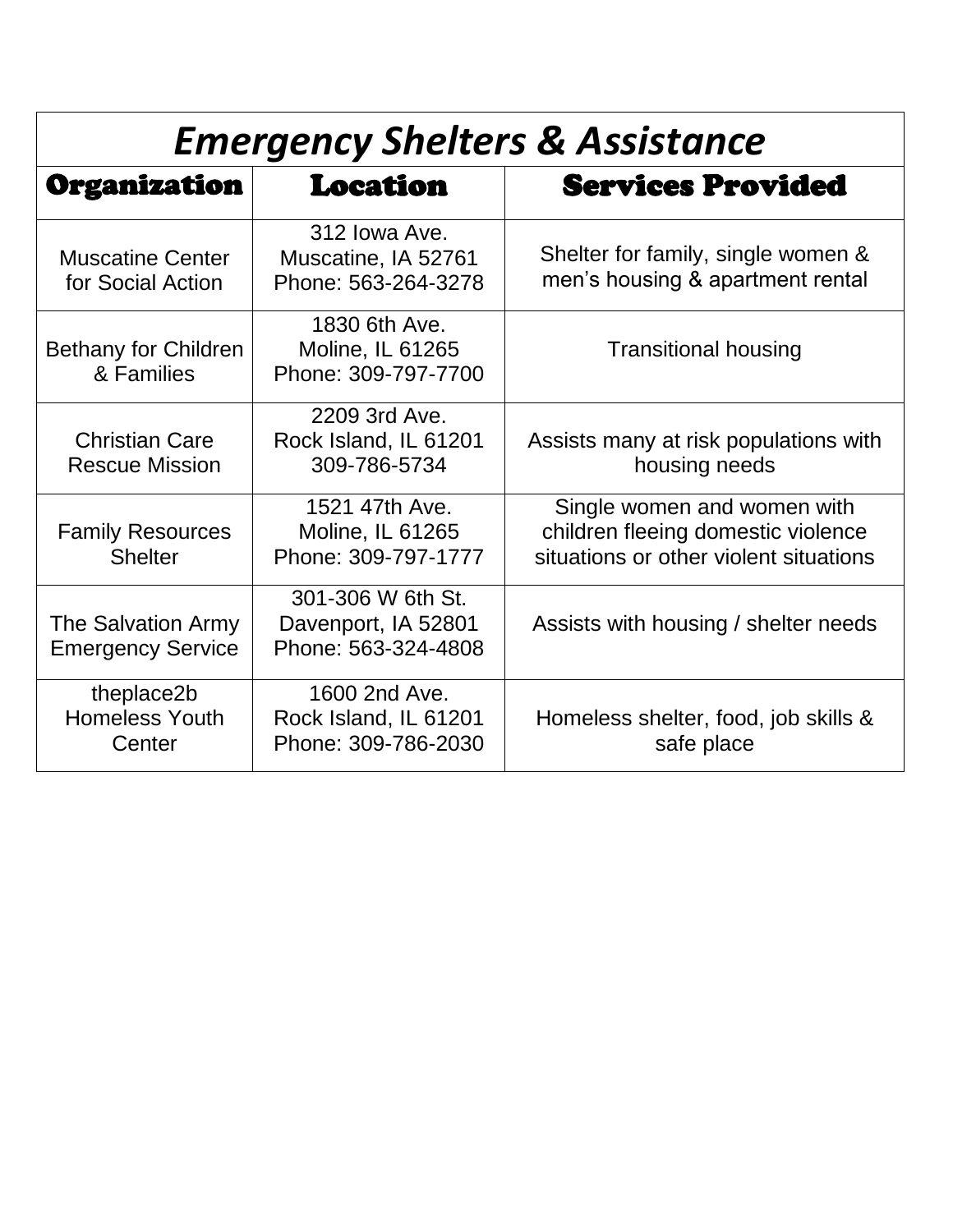| <b>Employment</b>                                                                       |                                                                     |                                                                                                                                                     |
|-----------------------------------------------------------------------------------------|---------------------------------------------------------------------|-----------------------------------------------------------------------------------------------------------------------------------------------------|
| Organization<br><b>Location</b>                                                         |                                                                     | <b>Services Provided</b>                                                                                                                            |
| <b>Mercer County</b><br><b>Career Center</b>                                            | 2004 SE 3rd St.<br>Aledo, IL 61231<br>Phone: 309-582-8181           | Career navigators and planners<br>available to help find career interests<br>and employment opportunities. Open<br>Mondays & Fridays by appointment |
| <b>Illinois Department</b><br>of Employment<br>Security - American<br><b>Job Center</b> | 500 42nd Ave. STE 1<br>Rock Island, IL 61201<br>Phone: 309-788-7587 | Employment opportunities, resume<br>building, training & help with<br>unemployment claims                                                           |
| <b>Dress for Success</b>                                                                | 111 E 3rd St. STE 710<br>Davenport, IA 52801<br>Phone: 563-322-1010 | Serves underemployed and<br>unemployed women, provides with with<br>professional attire and development<br>tools                                    |
| Partners in Job<br>Training $-$<br>Administrative                                       | 1504 3rd Ave.<br>Rock Island, IL 61201<br>Phone: 309-793-5200       | Provides employment and training<br>assistance for job seekers in Mercer,<br><b>Rock Island &amp; Henry Counties</b>                                |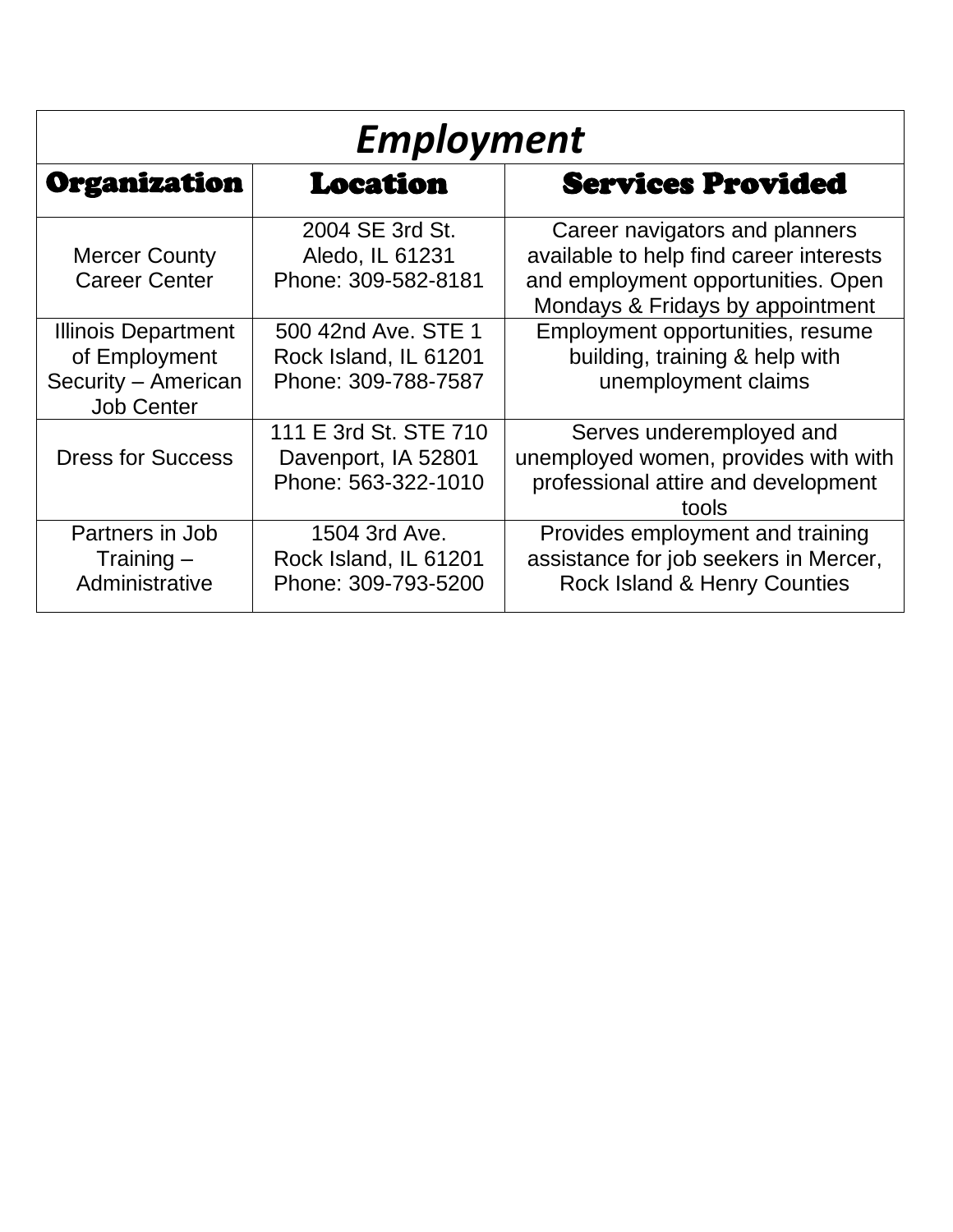| <b>Finance &amp; Insurance Counselling</b>             |                                                                   |                                   |  |
|--------------------------------------------------------|-------------------------------------------------------------------|-----------------------------------|--|
| Organization                                           | <b>Location</b>                                                   | <b>Services Provided</b>          |  |
| <b>Genesis Health</b><br>Group, Aledo                  | 409 NW 9th Ave.<br>Aledo, IL 61231<br>Phone: 309-582-9275         | Financial & insurance counselling |  |
| <b>Mercer County</b><br><b>Senior Center</b>           | 137 W Main St.<br>Aledo, IL 61231<br>Phone: 309-582-7221          | Medicaid & Medicare applications  |  |
| Eagle View<br><b>Community Health</b><br><b>System</b> | 1204 Highway 164 East<br>Oquawka, IL 61469<br>Phone: 309-337-1492 | Financial & insurance counselling |  |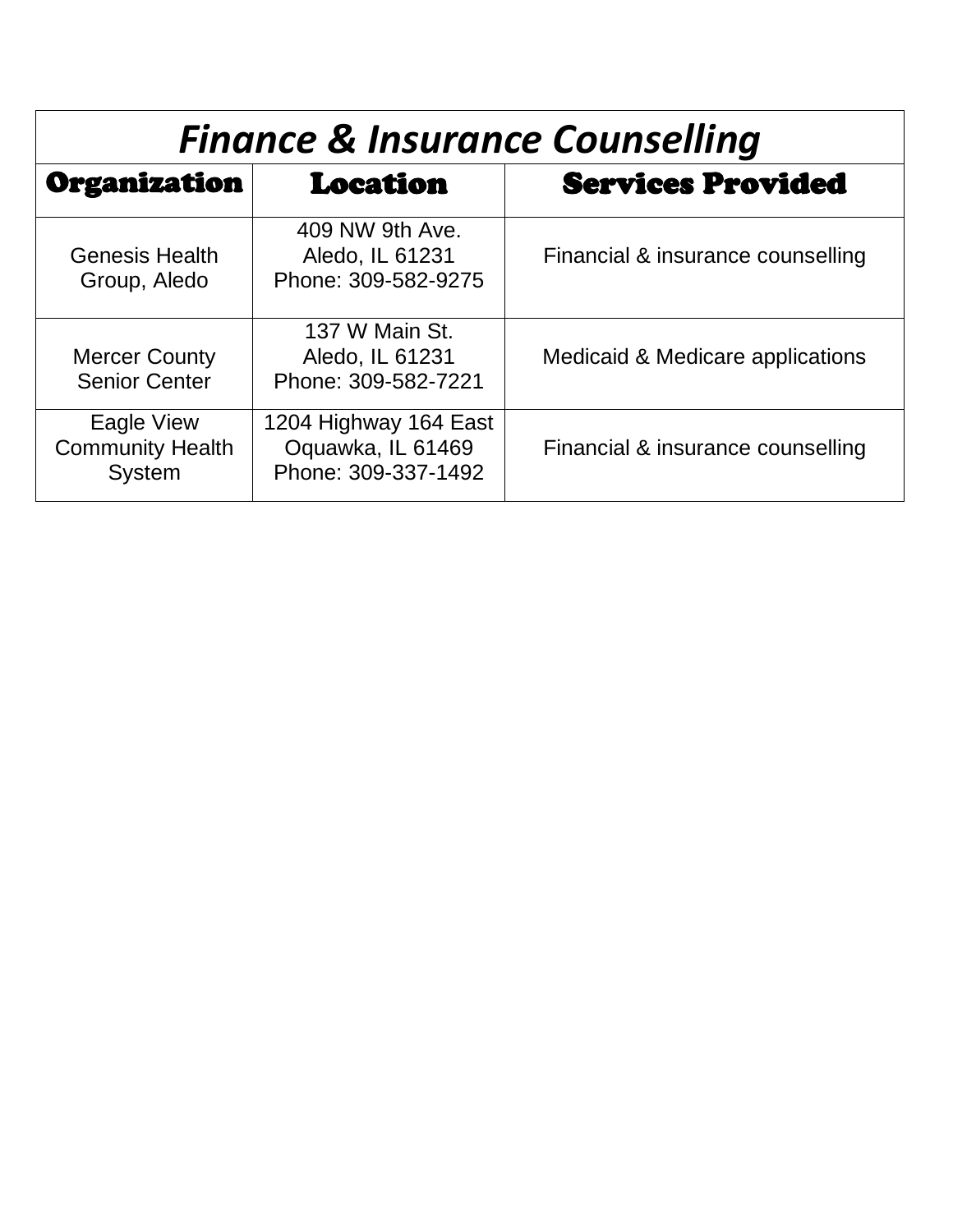| <b>Healthcare</b>                                     |                                                                   |                                                              |
|-------------------------------------------------------|-------------------------------------------------------------------|--------------------------------------------------------------|
| Organization                                          | <b>Location</b>                                                   | <b>Services Provided</b>                                     |
| <b>Genesis Health</b><br>Group, Aledo                 | 1007 NW 7th St.<br>Aledo, IL 61231<br>Phone: 309-582-9450         | Family practice, specialty services &<br>rural health clinic |
| <b>Genesis Medical</b><br><b>Center Aledo</b>         | 409 NW 9th Ave.<br>Aledo, IL 61231<br>Phone: 309-582-9100         | Emergency, inpatient & outpatient care                       |
| <b>Genesis FirstMed</b><br>Pharmacy                   | 105 S College Ave.<br>Aledo, IL 61231<br>Phone: 309-582-9390      | Pharmaceutical                                               |
| <b>Rajput Medical</b><br>Clinic                       | 309 NW 2nd St.<br>Aledo, IL 61231<br>Phone: 309-582-7283          | <b>Medical clinic</b>                                        |
|                                                       | <b>Health Departments</b>                                         |                                                              |
| <b>Mercer County</b><br><b>Health Department</b>      | 305 NW 7th St.<br>Aledo, IL 61231<br>Phone: 309-582-3759          | Immunizations, physicals & education                         |
| <b>Henderson County</b><br><b>Health Department</b>   | 208 Elm St.<br>Gladstone, IL 61437<br>Phone: 309-627-2812         | Immunizations, physicals & education                         |
| <b>Rock Island County</b><br><b>Health Department</b> | 2112 25th Ave.<br>Rock Island, IL 61201<br>Phone: 309-793-1955    | Immunizations, physicals & education                         |
| <b>Knox County Health</b><br>Department               | 1361 W Freemont St.<br>Galesburg, IL 61401<br>Phone: 309-344-2444 | Immunizations, physicals & education                         |
| Henry / Stark<br><b>County Health</b><br>Department   | 4424 US Hwy 34<br>Kewanee, IL 61443<br>Phone: 309-852-0197        | Immunizations, physicals & education                         |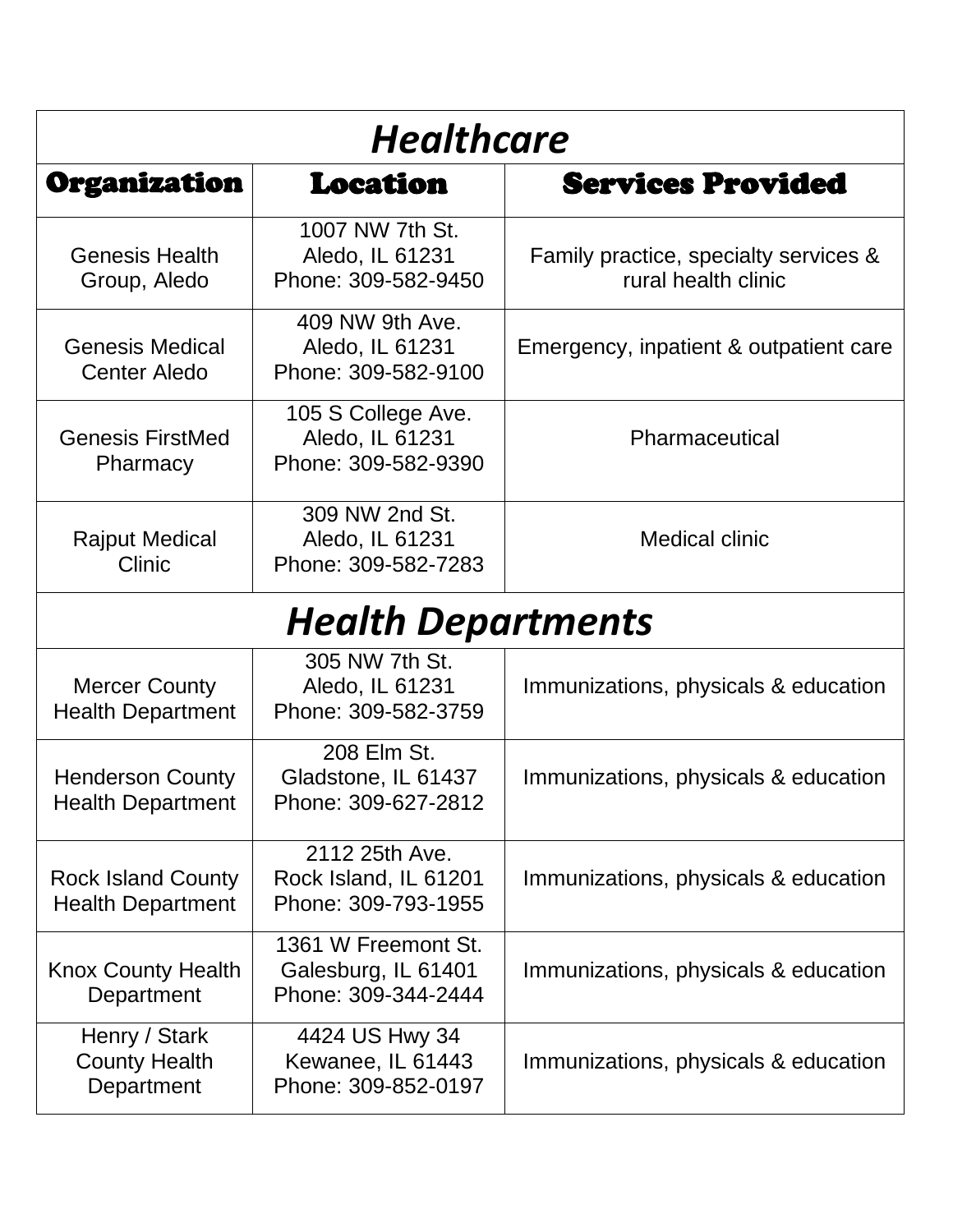| 240 S Main St.<br><b>Warren County</b><br>Monmouth, IL 61462<br>Phone: 309-734-1314<br><b>Health Department</b> |                                                                                    | Immunizations, physicals & education                                                                                    |
|-----------------------------------------------------------------------------------------------------------------|------------------------------------------------------------------------------------|-------------------------------------------------------------------------------------------------------------------------|
|                                                                                                                 | <b>Home Health Care</b>                                                            |                                                                                                                         |
| <b>Taylor Maid</b><br>In Home Services                                                                          | 407 SW 3rd St.<br>Aledo, IL 61231<br>Phone: 309-337-5819                           | Non-medical services for seniors in<br>their homes. Light housekeeping, meal<br>prep, errands, day & night sitting etc. |
| <b>Alternatives</b>                                                                                             | 1803 7th St.<br>Moline, IL 61265<br>Phone: 309-277-0167                            | Care management for ages 60+                                                                                            |
| <b>Addus Health Care</b>                                                                                        | 3818 27th St.<br><b>Moline, IL 61265</b><br>Phone: 309-743-0319                    | Light housekeeping, meal prep,<br>laundry, errands, transportation, &<br>personal care for ages 60+                     |
| Help at Home                                                                                                    | 2000 52nd Ave.<br>Moline, IL 61265<br>Phone: 309-764-7700                          | Light housekeeping, meal prep,<br>laundry, errands, transportation, &<br>personal care for ages 60+                     |
| UnityPoint at Home<br>Hospice                                                                                   | 106 19th Ave. STE 11<br>Moline, IL 61265<br>Phone: 309-779-7600                    | Hospice care                                                                                                            |
| <b>Western Illinois</b><br>Home Health Care                                                                     | 2 Industrial Park Rd.<br>Monmouth, IL 61462<br>Phone: 309-734-9376                 | Light housekeeping, meal prep,<br>laundry, errands, transportation,<br>personal care & home health care                 |
| <b>Nursing Homes &amp; Senior Living</b>                                                                        |                                                                                    |                                                                                                                         |
| Aledo Rehab &<br><b>Health Care Center</b>                                                                      | 304 SW 12th St.<br>Aledo, IL 61231<br>Phone: 309-582-5276                          | Nursing home services                                                                                                   |
| <b>Mercer Manor</b>                                                                                             | 409 NW 9th Ave.<br>Aledo, IL 61231<br>Nursing home services<br>Phone: 309-435-0100 |                                                                                                                         |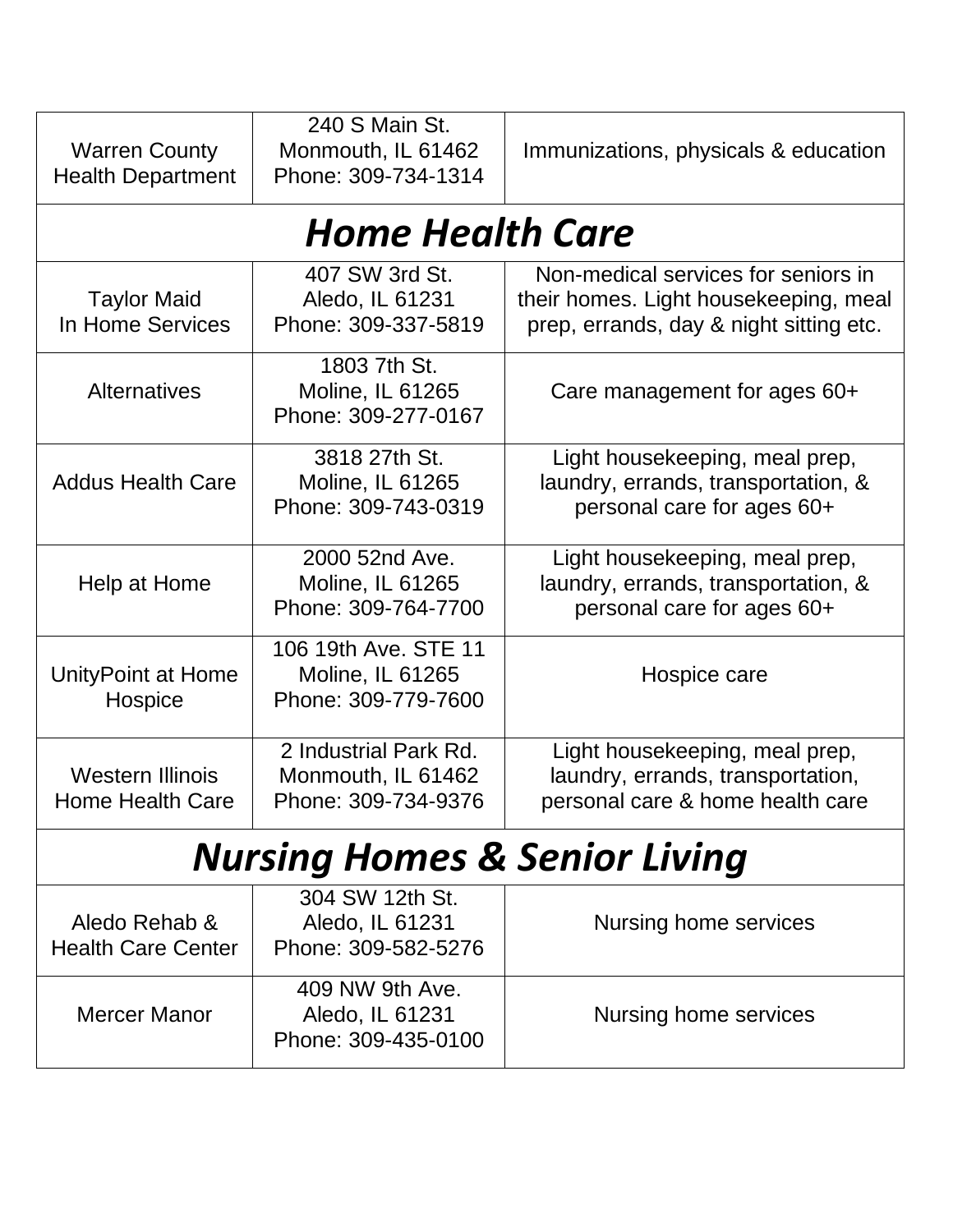| <b>Clinics, Hospitals &amp; Hospice</b> |                        |                                       |
|-----------------------------------------|------------------------|---------------------------------------|
| Eagle View                              | 1204 Highway 164 East  |                                       |
| <b>Community Health</b>                 | Oquawka, IL 61469      | Dental, medical & application         |
| <b>System</b>                           | Phone: 309-337-1492    | consellors                            |
|                                         | 4340 E 53rd St.        |                                       |
| <b>Heartland Hospice</b>                | Davenport, IA 52807    | Hospice services                      |
|                                         | Phone: 563-343-9528    |                                       |
|                                         | 707 N Henderson St.    |                                       |
| OSF - Galesburg                         | Galesburg, IL 61401    | <b>Outpatient services</b>            |
|                                         | 309-343-1000           |                                       |
|                                         | 2701 17th St.          |                                       |
| <b>UnityPoint Health</b>                | Rock Island, IL 61201  | Emergency, outpatient & inpatient     |
| Trinity - Rock Island                   | Phone: 309-779-5000    | medical care                          |
|                                         | 2546 Tech Dr.          |                                       |
| Clarissa C. Cook                        | Bettendorf, IA 52722   | Hospice services                      |
| <b>Hospice House</b>                    | Phone: 563-421-5400    |                                       |
| <b>Family Services</b>                  |                        |                                       |
|                                         | 110 NW 3rd Ave.        |                                       |
| <b>Mercer County</b>                    | Aledo, IL 61231        | Counselling, housing & abuse services |
| <b>Family Crisis Center</b>             | Phone: 309-582-7233    |                                       |
| <b>Family Planning</b>                  | 311 E Main St. STE 409 | Reproductive health care clinic, STD  |
| <b>Services of Western</b>              | Galesburg, IL 61401    | referral, pregnancy referral, pap     |
| <b>Illinois</b>                         | Phone: 309-343-6162    | smears, brest/pelvic exams, birth     |
|                                         |                        | control & counselling                 |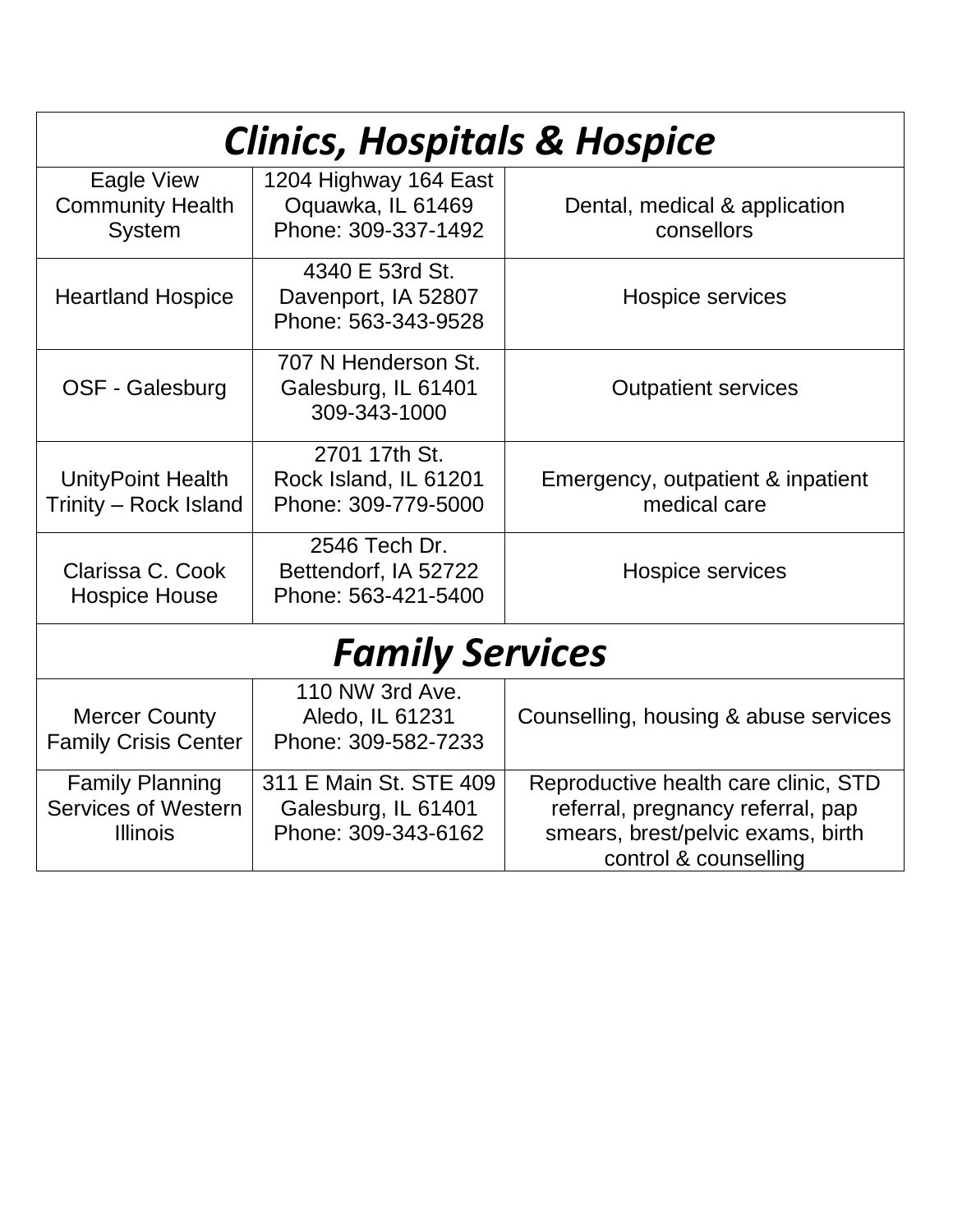| <b>Hotlines</b>                                           |                     |  |
|-----------------------------------------------------------|---------------------|--|
| Hotline                                                   | <b>Phone Number</b> |  |
| <b>CARES</b> (Crisis & Referral<br><b>Entry Services)</b> | 1-800-345-9049      |  |
| Center for Youth & Family<br><b>Solutions</b>             | 1-800-200-6804      |  |
| <b>DCFS Child Abuse Hotline</b>                           | 1-800-252-2873      |  |
| Domestic Violence, Rape &<br><b>Sexual Assault</b>        | 309-797-1777        |  |
| Drug Abuse Prevention &<br>Intervention                   | 1-800-662-4357      |  |
| <b>Family Resources</b>                                   | 1-866-921-3354      |  |
| <b>Genesis Medical Center</b><br>Aledo                    | 309-582-9100        |  |
| <b>Illinois Helpline</b>                                  | 833-236-3437        |  |
| <b>Mercer County Family Crisis</b><br>Center              | 309-582-7233        |  |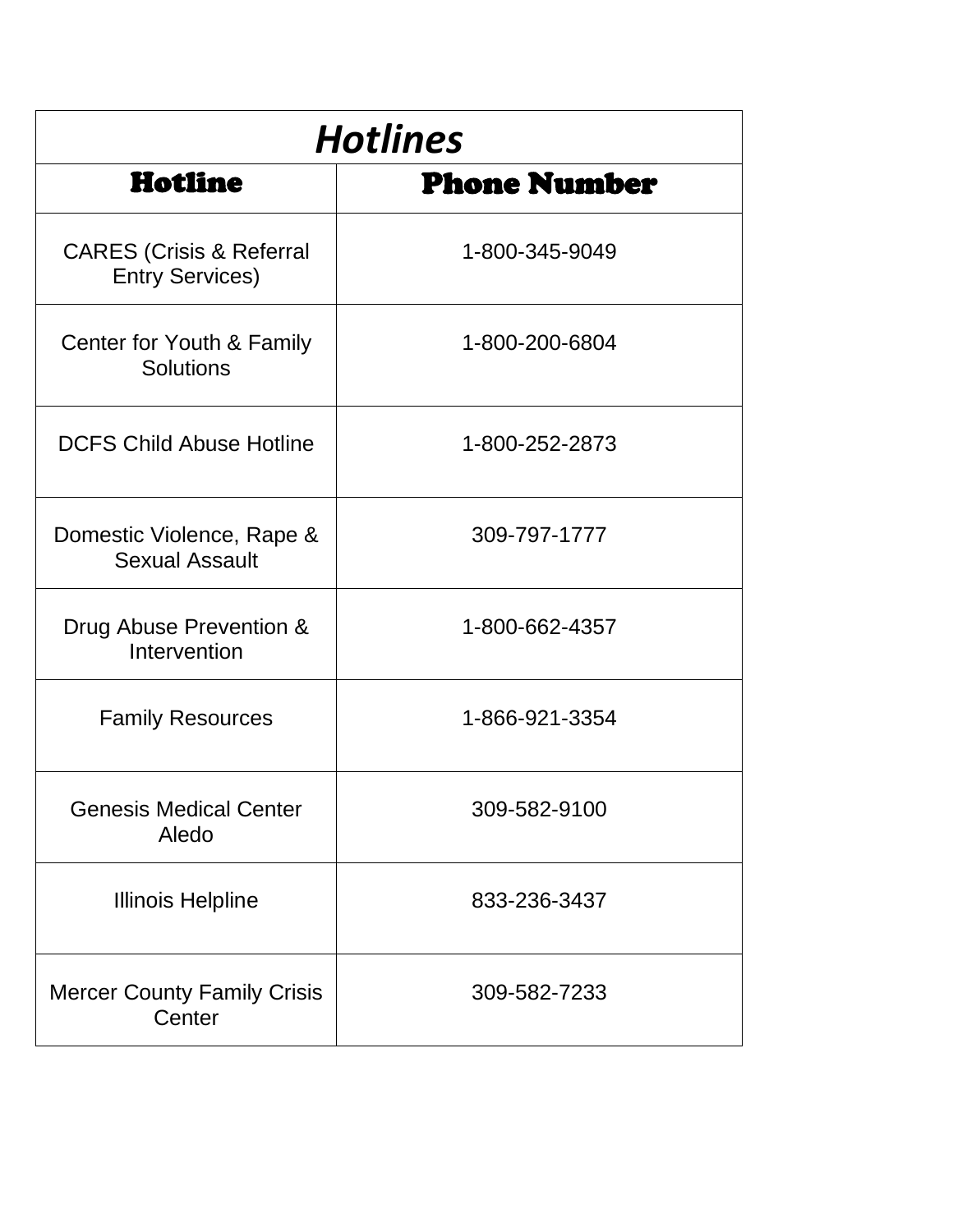| <b>National Call Center for</b><br><b>Homeless Veterans</b> | 1-877-424-3838 |
|-------------------------------------------------------------|----------------|
| National Institute of Mental<br><b>Health</b>               | 1-866-615-6464 |
| <b>National Suicide Hotline</b>                             | 1-800-273-8255 |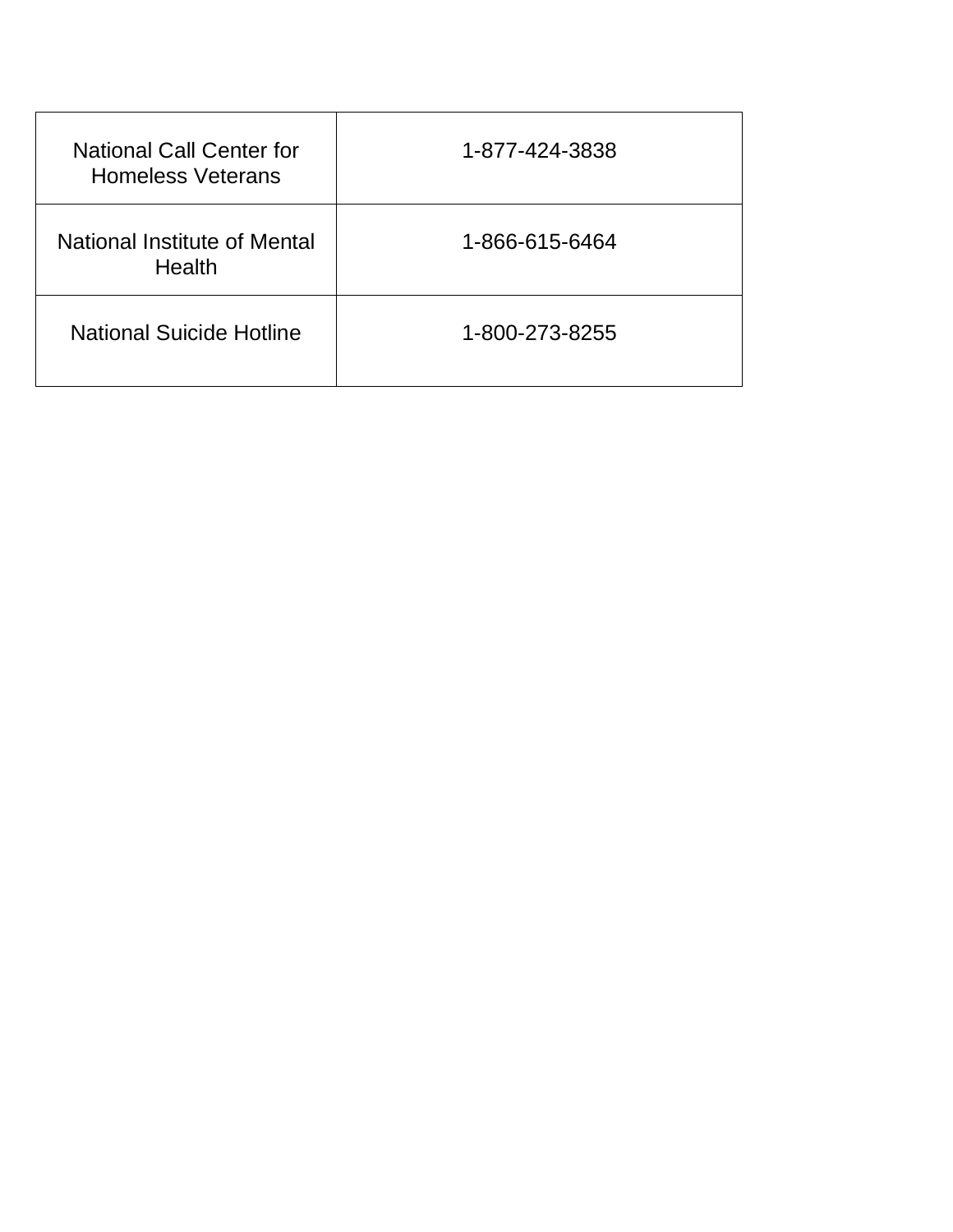| <b>Housing</b>                                   |                                                                              |                                                                                                                 |
|--------------------------------------------------|------------------------------------------------------------------------------|-----------------------------------------------------------------------------------------------------------------|
| Organization                                     | <b>Location</b>                                                              | <b>Services Provided</b>                                                                                        |
| <b>Mercer County</b><br><b>Housing Authority</b> | 609 NW 4th Ave.<br>Aledo, IL 61231<br>Phone: 309-582-5410                    | Voucher program for low income<br>families to rent dwellings in county &<br>elder/disabled apartments available |
| <b>Buttonwood</b>                                | 445 SE 10th Ave.<br>Aledo, IL 61231<br>Phone: 309-582-0111                   | Housing                                                                                                         |
| <b>Willow Manor</b><br>Apartments                | 802 SW 10th St.<br>Aledo, IL 61231<br>Phone: 815-339-2140                    | Apartments                                                                                                      |
| <b>Project NOW</b>                               | 605 1/2 SW 3rd St.<br>Aledo, IL 61231<br>Phone: 309-582-2644                 | Transitional housing for families, single<br>women & youth                                                      |
| <b>Project NOW</b>                               | 418 19th St.<br>Rock Island, IL 61201<br>Phone: 309-739-6391                 | Transitional housing for families, single,<br>women & youth                                                     |
| Eagle Management<br>Apartments                   | 1441 55th Ave.<br>Seaton, IL 61476<br>Phone: 309-781-1043<br>or 309-586-6888 | Apartments                                                                                                      |
| Marigold<br>Apartments                           | 1005 16th Ave<br>Viola, IL 61486<br>Phone: 309-596-2323                      | Apartments                                                                                                      |
| <b>Brookwood</b><br>Apartments                   | 10 Harris Dr.<br>Matherville, IL 61263<br>Phone: 309-754-8860                | Apartments                                                                                                      |
| <b>Cozy Haven Homes</b>                          | 131 Main St.<br>New Windsor, IL 61465<br>Phone: 309-667-2557                 | Apartments, rent based on income                                                                                |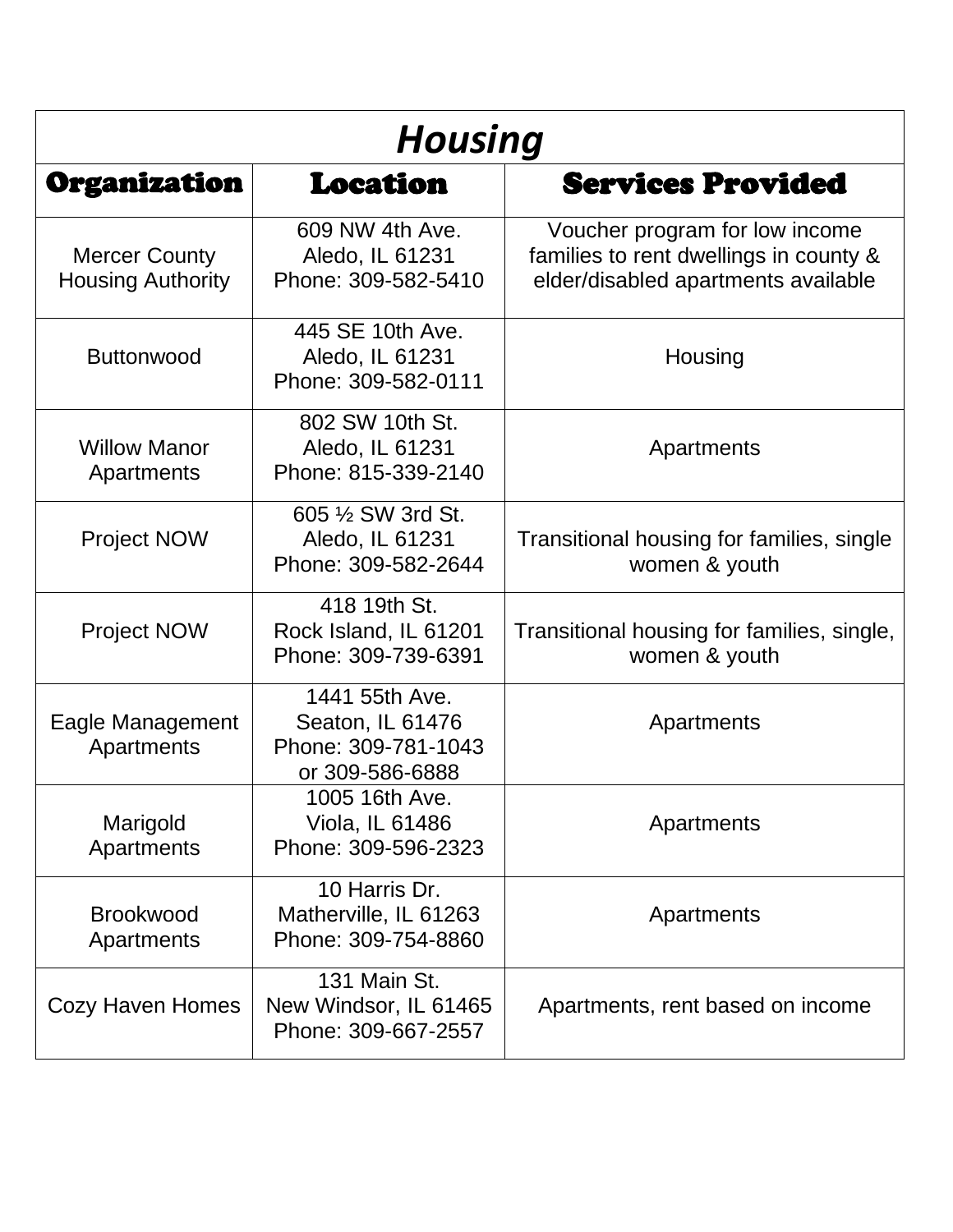| <b>Legal Assistance</b>                                  |                                                                 |  |
|----------------------------------------------------------|-----------------------------------------------------------------|--|
| Organization                                             | Location                                                        |  |
| <b>Aledo Police Department</b>                           | 200 NE 2nd St.<br>Aledo, IL 61231<br>Phone: 309-582-2311        |  |
| <b>Mercer County Sherriff's</b><br>Department            | 906 SW 3rd St.<br>Aledo, IL 61231<br>Phone: 309-582-5020        |  |
| Grace Simpson - Mercer<br><b>County State's Attorney</b> | 100 SE 3rd St. STE 11<br>Aledo, IL 61231<br>Phone: 309-582-5381 |  |
| <b>Mercer County - Probation</b>                         | 100 SE 3rd St. STE 11<br>Aledo, IL 61231<br>Phone: 309-582-5169 |  |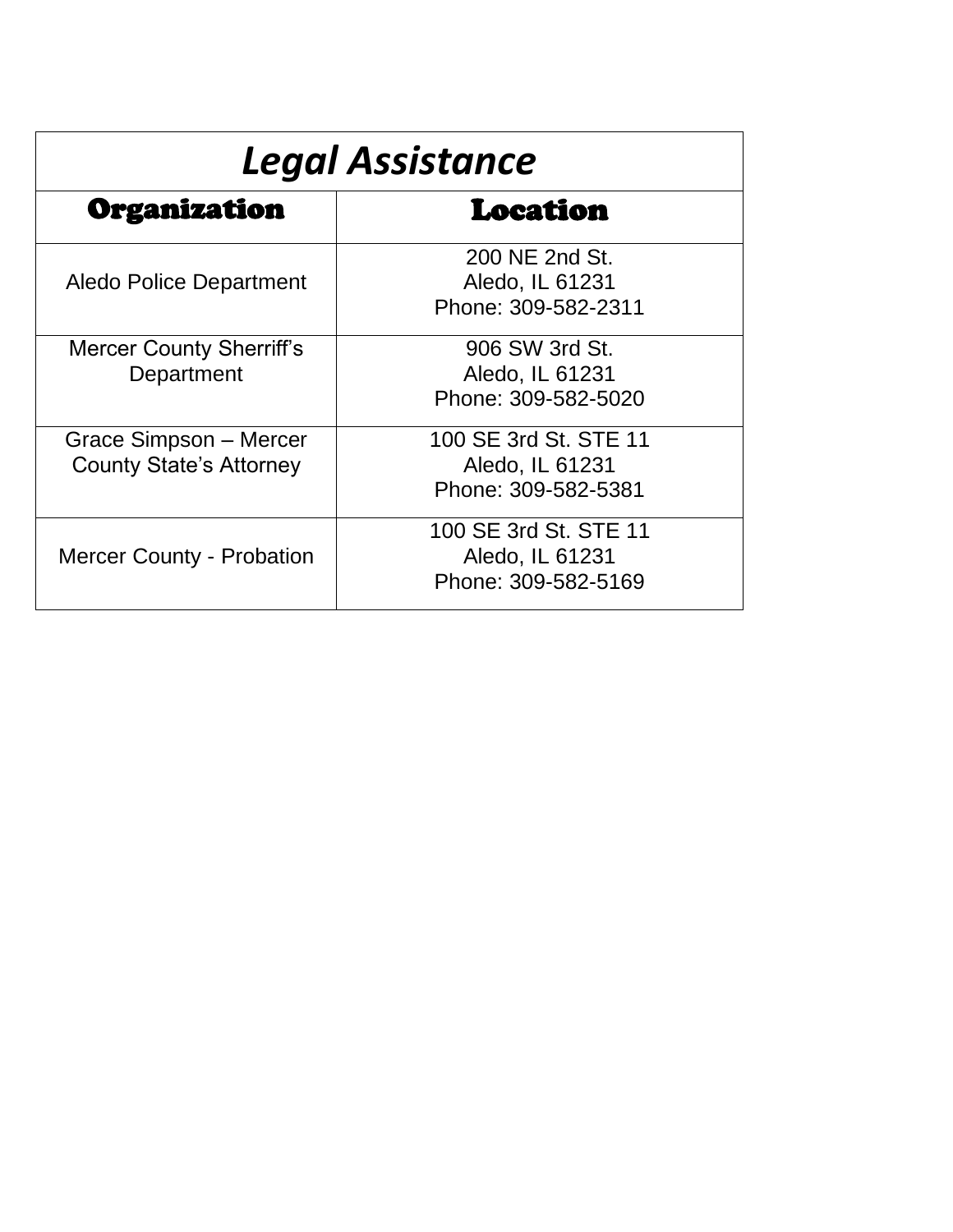| <b>Local Schools</b>                        |                                                                           |  |
|---------------------------------------------|---------------------------------------------------------------------------|--|
| School                                      | Location                                                                  |  |
| <b>Mercer County High School</b>            | 1500 College Ave.<br>Aledo, IL 61231<br>Phone: 309-582-2233               |  |
| <b>Mercer County Junior High</b><br>School  | 203 N Washington St.<br>Joy, IL 61260<br>Phone: 309-584-4174              |  |
| <b>Mercer County Intermediate</b><br>School | 1002 SW 6th St.<br>Aledo, IL 61231<br>Phone: 309-582-2411                 |  |
| <b>Apollo Elementary School</b>             | 801 SW 9th St.<br>Aledo, IL 61231<br>Phone: 309-582-5350                  |  |
| New Boston Elementary<br>School             | 301 Jefferson St.<br>New Boston, IL 61272<br>Phone: 309-587-8141          |  |
| <b>Sherrard High School</b>                 | 4701 176th Ave.<br>Sherrard, IL 61281<br>Phone: 309-593-2175              |  |
| <b>Sherrard Junior High School</b>          | 4701 176th Ave.<br>Sherrard, IL 61281<br>Phone: 309-693-2135              |  |
| <b>Sherrard Elementary School</b>           | 209 1st St.<br>Sherrard, IL 61281<br>Phone: 309-593-2917                  |  |
| Matherville Intermediate<br>School          | 1376 252nd St. PO Box 639<br>Matherville, IL 61263<br>Phone: 309-754-8244 |  |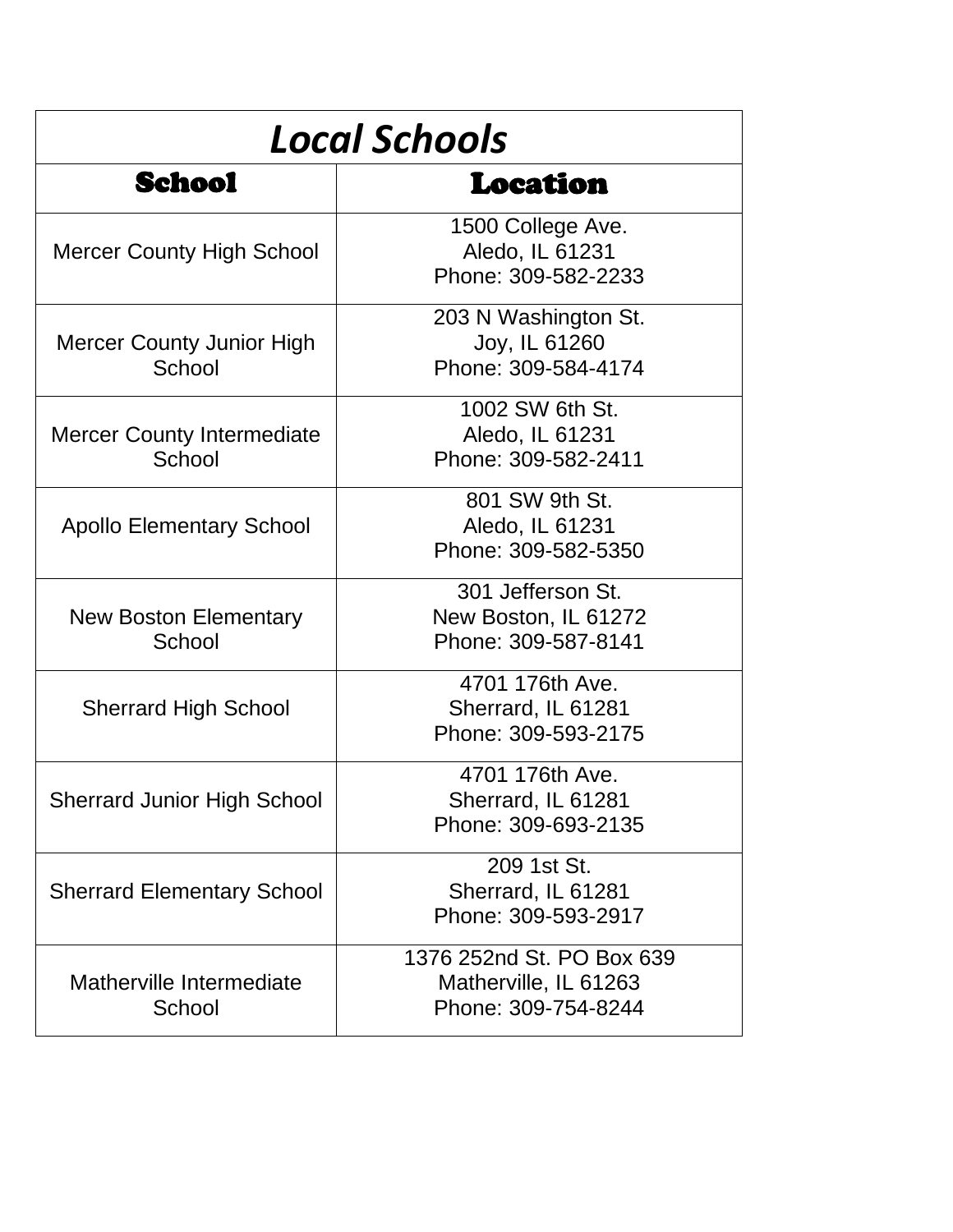|                                 | 1804 17th Ave.      |
|---------------------------------|---------------------|
| <b>Winola Elementary School</b> | Viola, IL 61486     |
|                                 | Phone: 309-596-2114 |
|                                 |                     |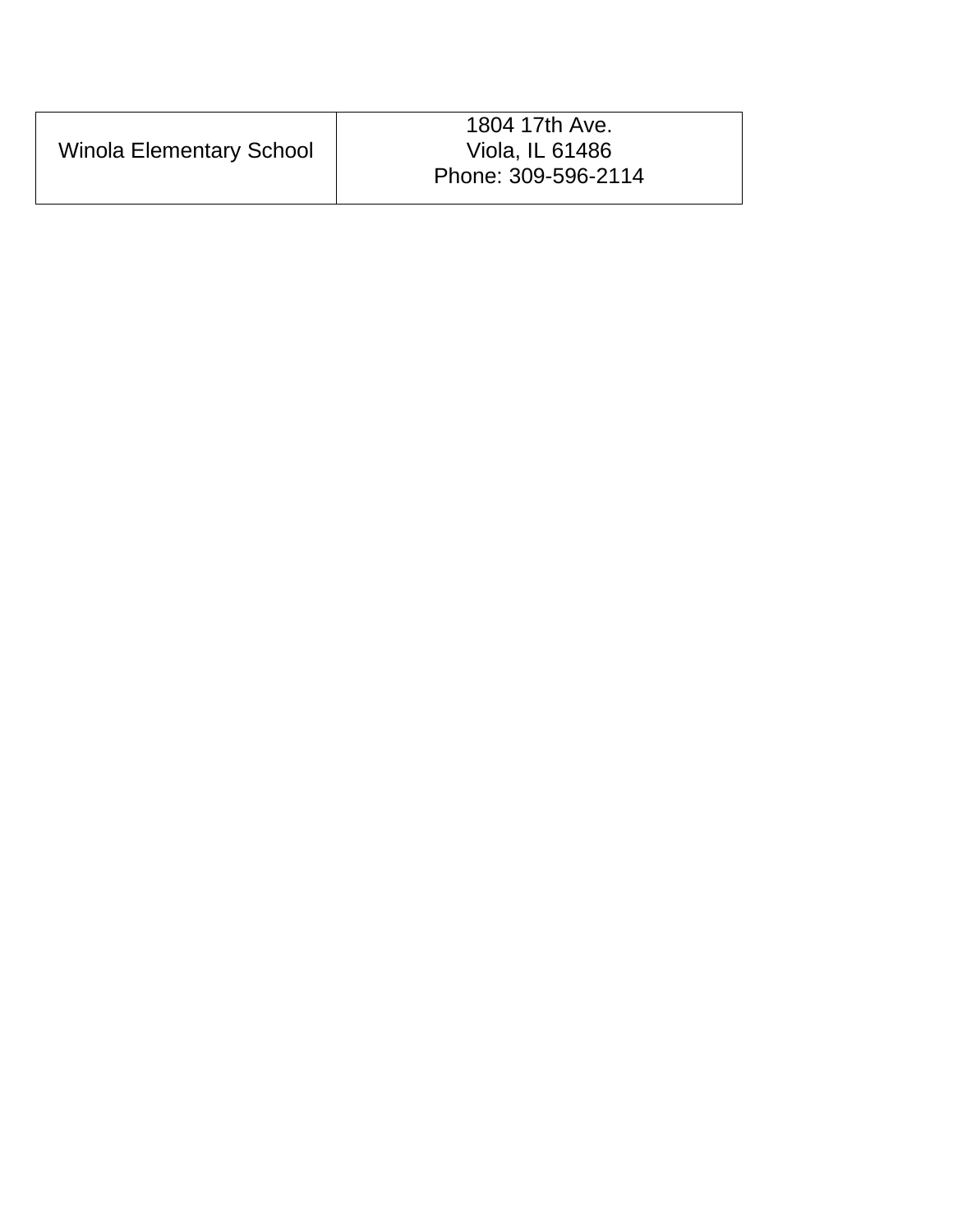| <b>Meal Sites / Food Pantries</b>                      |                                                                             |                          |
|--------------------------------------------------------|-----------------------------------------------------------------------------|--------------------------|
| Organization                                           | Location                                                                    | <b>Services Provided</b> |
| <b>Churches of Mercer</b><br><b>County Food Pantry</b> | 1200 S College Ave.<br>Aledo, IL 61231<br>Phone: 309-582-7449               | Food pantry              |
| <b>Aledo United</b><br><b>Methodist Church</b>         | 301 N College Ave.<br>Aledo, IL 61231<br>Phone: 309-582-2169                | <b>Meal site</b>         |
| <b>Keithsburg First</b><br><b>Christian Church</b>     | 2005 Main St.<br>Keithsburg, IL 61422<br>Phone: 309-221-8416                | <b>Meal site</b>         |
| <b>Keithsburg Food</b><br>Pantry                       | 302 14 St.<br>Keithsburg, IL 61422<br>Phone: 309-374-2311                   | Food pantry              |
| New Windsor<br><b>Presbyterian Church</b>              | 4th & Walnut St.<br>New Windsor, IL 61465<br>Phone: 309-667-2412            | Food pantry              |
| <b>Sherrard Food</b><br>Pantry                         | 406 3rd St.<br>Sherrard, IL 61281<br>Phone: 309-737-6723                    | Food pantry              |
| <b>Village Baptist</b><br>Church                       | 2704 1st Ave.<br>Alexis, IL 61412<br>Phone: 309-413-0707<br>or 309-371-1158 | Food pantry              |
| <b>Viola Food Pantry</b>                               | 1407 18th Ave.<br>Viola, IL 61486<br>Phone: 309-596-2152<br>or 309-737-2995 | Food pantry              |
| Project NOW                                            | Phone: 309-582-2644                                                         | Home delivered meals     |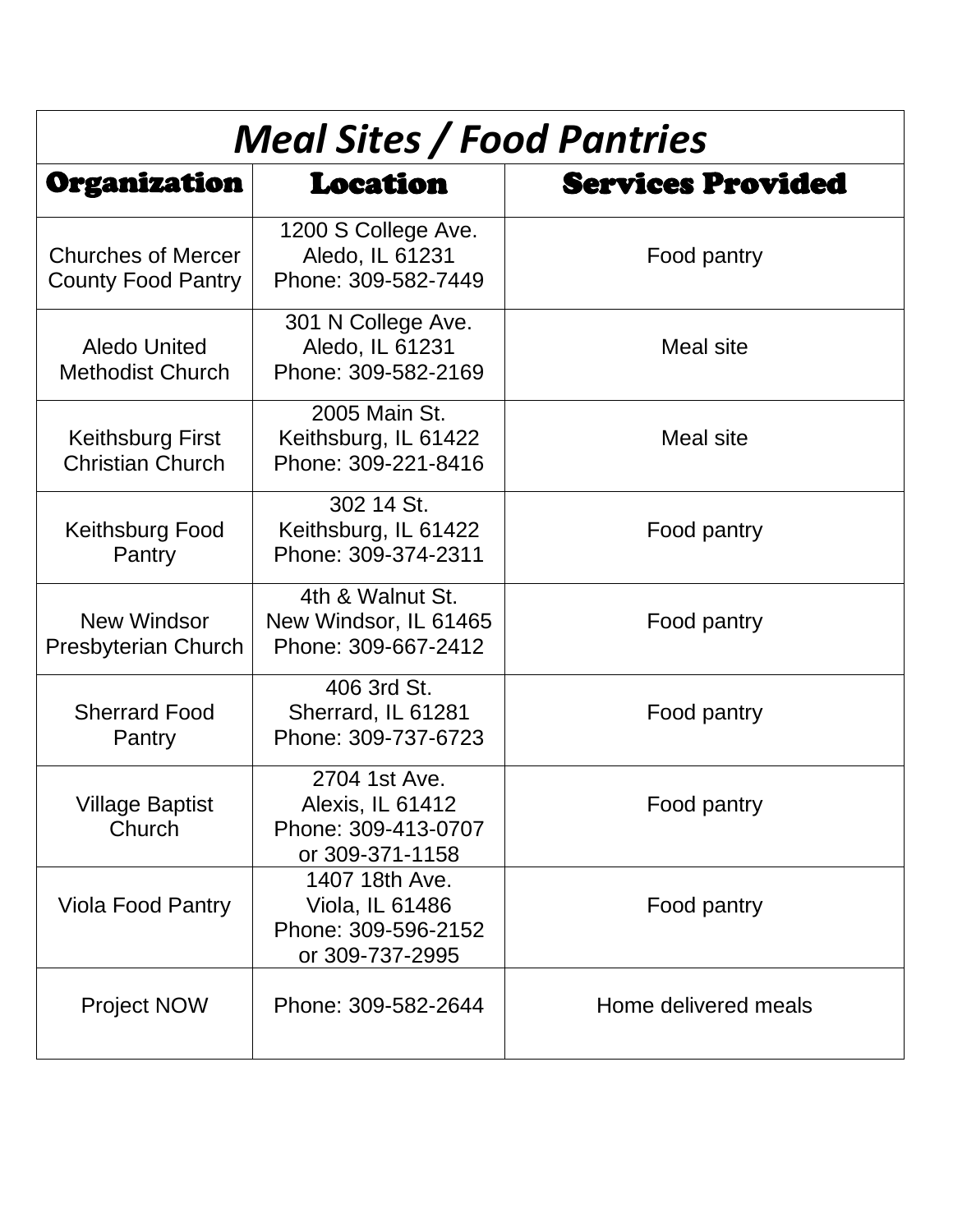| <b>Mercer County Food</b><br><b>Mission</b>         | 305 NW 7th St.<br>Aledo, IL 61231<br>Phone: 309-582-3759       | Food pick-up and delivery available |
|-----------------------------------------------------|----------------------------------------------------------------|-------------------------------------|
| <b>Henderson County</b><br><b>Health Department</b> | 208 W Elm St.<br>Gladstone, IL 61437<br>Phone: 309-627-2812    | Food pantry                         |
| <b>Henderson County</b><br><b>Food Cellar</b>       | 3rd & Mercer<br>Oquawka, IL 61469<br>Phone: 309-341-6735       | Food pantry                         |
| <b>Family Outreach</b><br><b>Community Center</b>   | 410 E Main St.<br>Stronghurst, IL 61480<br>Phone: 309-924-1872 | Food pantry                         |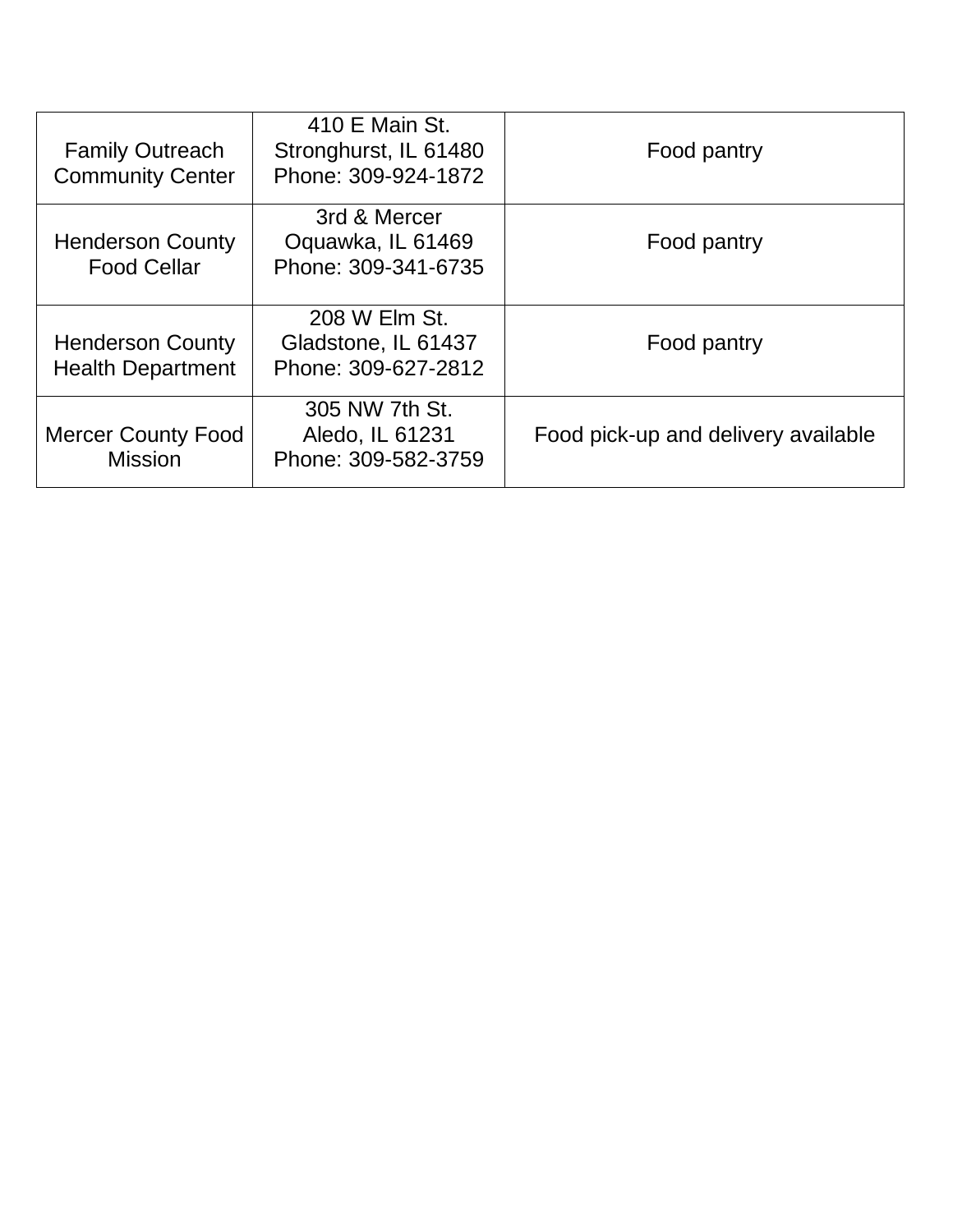| <b>Mental Health Services</b>                                                 |                                                                      |                                                                                              |
|-------------------------------------------------------------------------------|----------------------------------------------------------------------|----------------------------------------------------------------------------------------------|
| Organization                                                                  | Location                                                             | <b>Services Provided</b>                                                                     |
| <b>MHAP</b>                                                                   | 305 NW 7th St.<br>Aledo, IL 61231<br>Phone: 309-582-3759             | Mental health assistance,                                                                    |
| Bridgeway Inc.                                                                | 301 Industrial Park Rd.<br>Monmouth, IL 61462<br>Phone: 309-734-9461 | Substance abuse, behavioral health<br>counselling, family services &<br>community employment |
| Genesis Behavioral<br>Health                                                  | 1401 W Central Park<br>Davenport, IA 52804<br>Phone: 563-421-6605    | Mental health, addiction, medication &<br>impatient                                          |
| <b>Robert Young</b><br>Center for<br><b>Community Mental</b><br><b>Health</b> | 2701 17th St.<br>Rock Island, IL 61201<br>Phone: 309-779-3001        | Crisis intervention services                                                                 |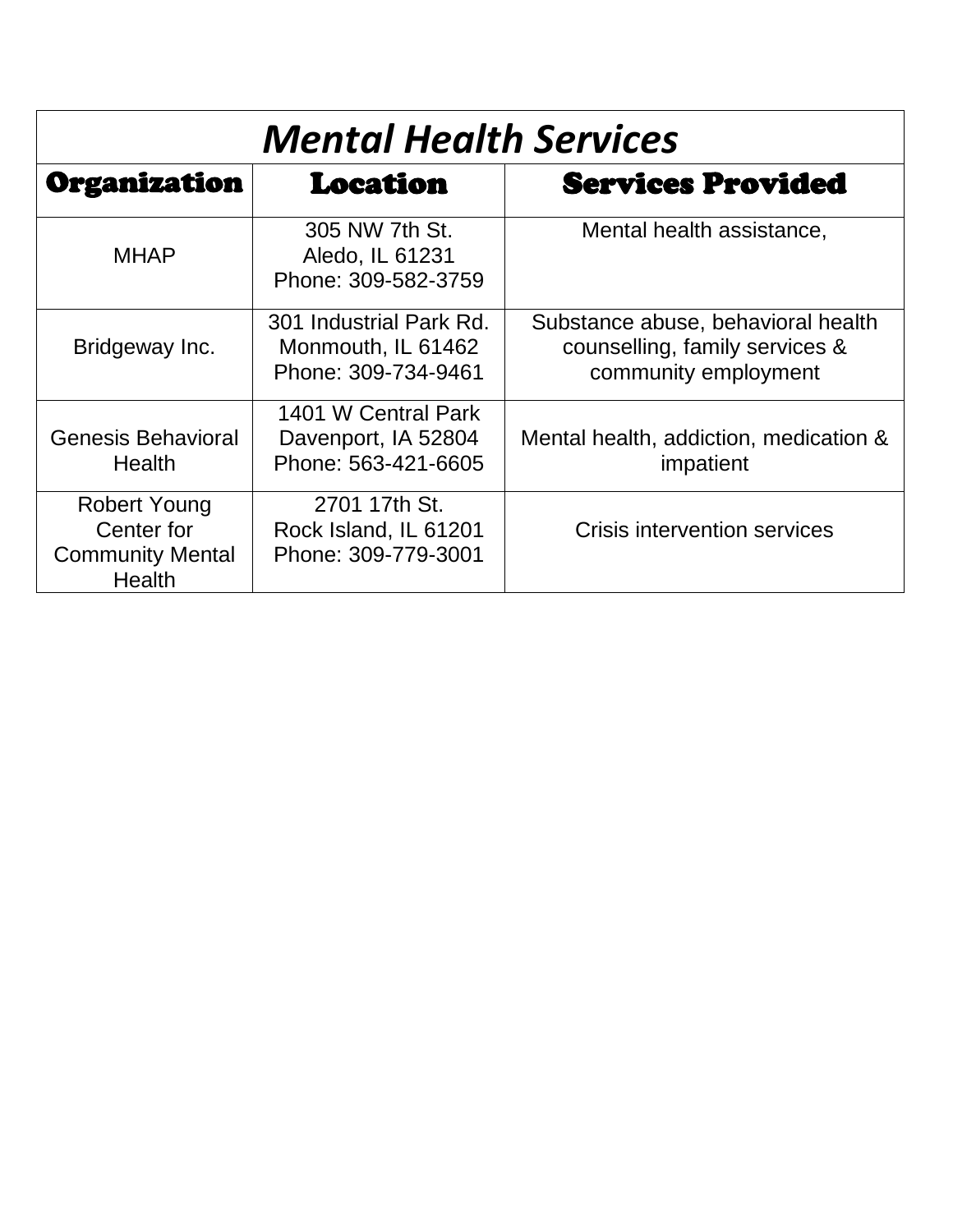| <b>Support Services</b>                             |                                                                     |                                                                                                                   |
|-----------------------------------------------------|---------------------------------------------------------------------|-------------------------------------------------------------------------------------------------------------------|
| Organization                                        | Location                                                            | <b>Services Provided</b>                                                                                          |
| <b>Mercer County</b><br><b>Family Crisis Center</b> | 110 NW 3rd Ave.<br>Aledo, IL 61231<br>Phone: 309-582-7233           | Counselling, housing & abuse services                                                                             |
| Advanced<br>Correctional<br>Healthcare (ACH)        | 906 SW 3rd St.<br>Aledo, IL 61231<br>Phone: 309-582-5020            | Nurse led mental health assessment                                                                                |
| <b>Mercer County</b><br><b>Senior Center</b>        | 137 W Main St.<br>Aledo, IL 61231<br>Phone: 309-582-5492            | Support for senior citizens                                                                                       |
| <b>YMCA Children's</b><br>School                    | 106 NE 4th St.<br>Aledo, IL 61231<br>Phone: 309-582-2053            | Child care & preschool programs                                                                                   |
| YMCA before &<br>after school<br>programs           | 401 SW 2nd Ave.<br>Aledo, IL 61231<br>Phone: 582-5101               | Before & after school prgrams                                                                                     |
| <b>Project NOW</b>                                  | 605 1/2 SW 3rd St.<br>Aledo, IL 61231<br>Phone: 309-793-6391        | Utility assistance, rent assistance, food<br>& nutrition programs, transportation<br>vouchers & clothing vouchers |
| University of Illinois<br><b>Extension</b>          | 910 13th St.<br>Viola, IL 309-871-5032<br>Phone: 309-871-5032       | Horticulture, 4H, SNAP-Ed, Community<br>& Economic development, nutrition,<br>wellness & ag literacy              |
| <b>Project NOW</b>                                  | 418 19th St.<br>Rock Island, IL 61201<br>Phone: 309-793-6391        | Utility assistance, rent assistance, food<br>& nutrition programs, transportation<br>vouchers & clothing vouchers |
| American Job<br>Center                              | 500 42nd Ave. STE 1<br>Rock Island, IL 61201<br>Phone: 309-788-7587 | Resume development & job support                                                                                  |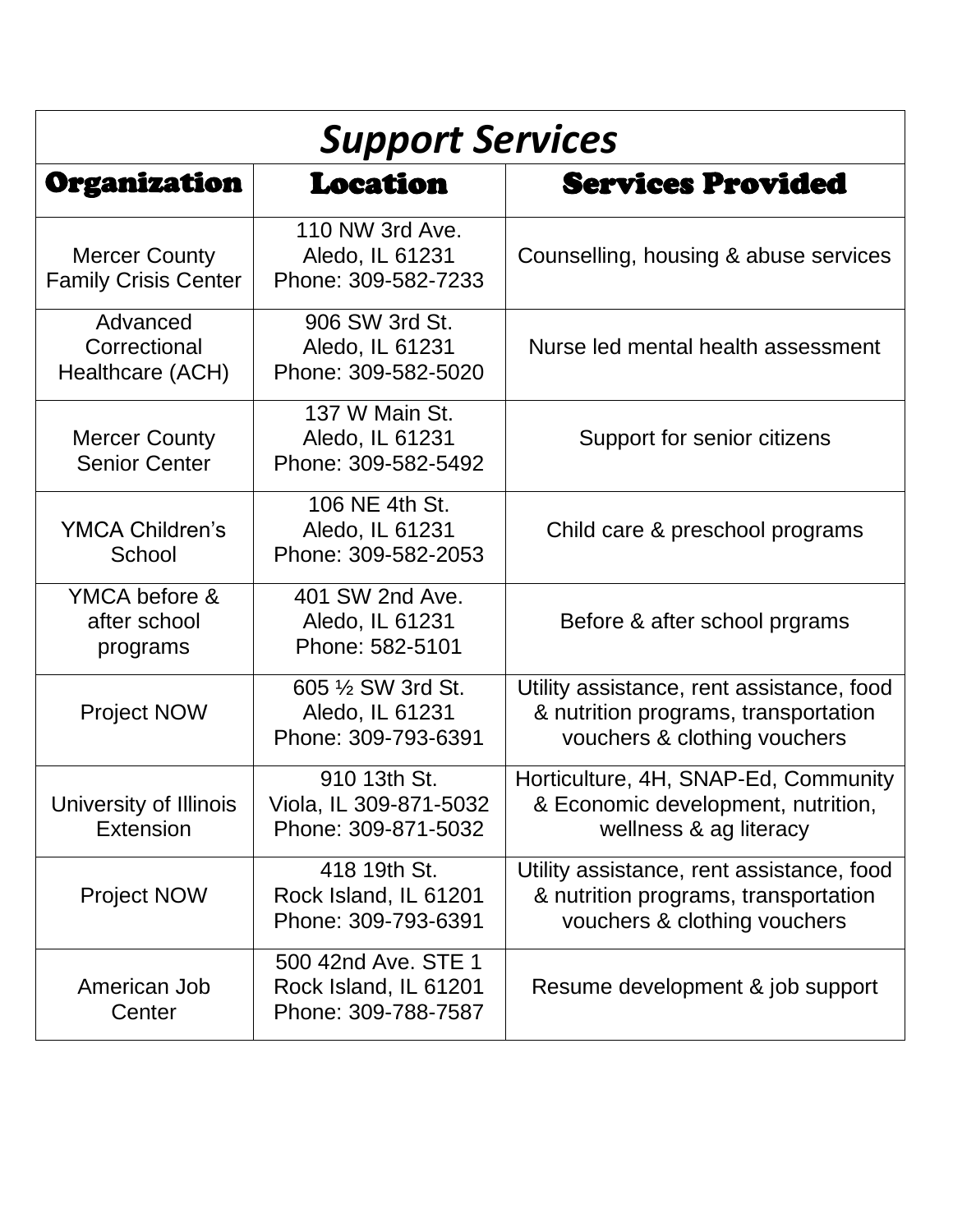| Goodwill of the<br>Heartland                                                                         | 5360 Villa Drive<br>Davenport, IA 52806<br>Phone: 563-484-3732     | Helps people find work                                                       |
|------------------------------------------------------------------------------------------------------|--------------------------------------------------------------------|------------------------------------------------------------------------------|
| <b>Illinois Department</b><br>of Children & Family<br><b>Services</b>                                | 500 42nd St. STE 5<br>Rock Island, IL 61201<br>Phone: 309-794-3500 | Advocacy in child abuse,<br>endangerment & neglect                           |
| <b>Illinois Department</b><br>of Human Services<br><b>Family Community</b><br><b>Resource Center</b> | 1245 S Main St.<br>Monmouth, IL 61462<br>Phone: 309-734-2159       | Public aid, SNAP, etc.                                                       |
| Warren<br>Achievement                                                                                | 1314 S Main St.<br>Monmouth, IL 61462<br>309-734-8331              | Vocational training, day program,<br>sheltered workshop, on-the-job training |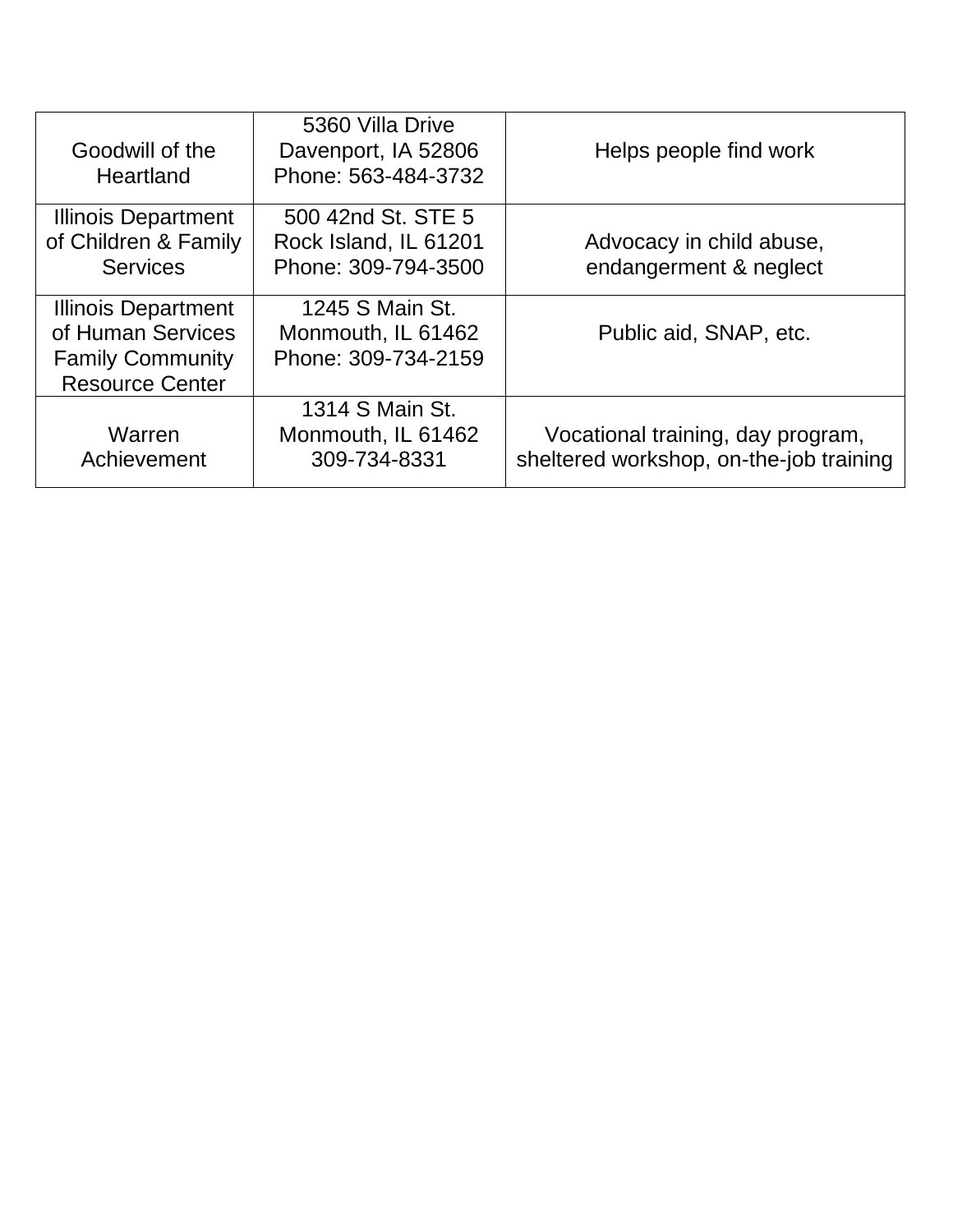| <b>Transportation</b>                                |                                                               |                |
|------------------------------------------------------|---------------------------------------------------------------|----------------|
| Organization<br><b>Services Provided</b><br>Location |                                                               |                |
| <b>RIM Rural Transit</b>                             | 2221 11th St.<br>Rock Island, IL 61201<br>Phone: 309-788-6335 | Transportation |